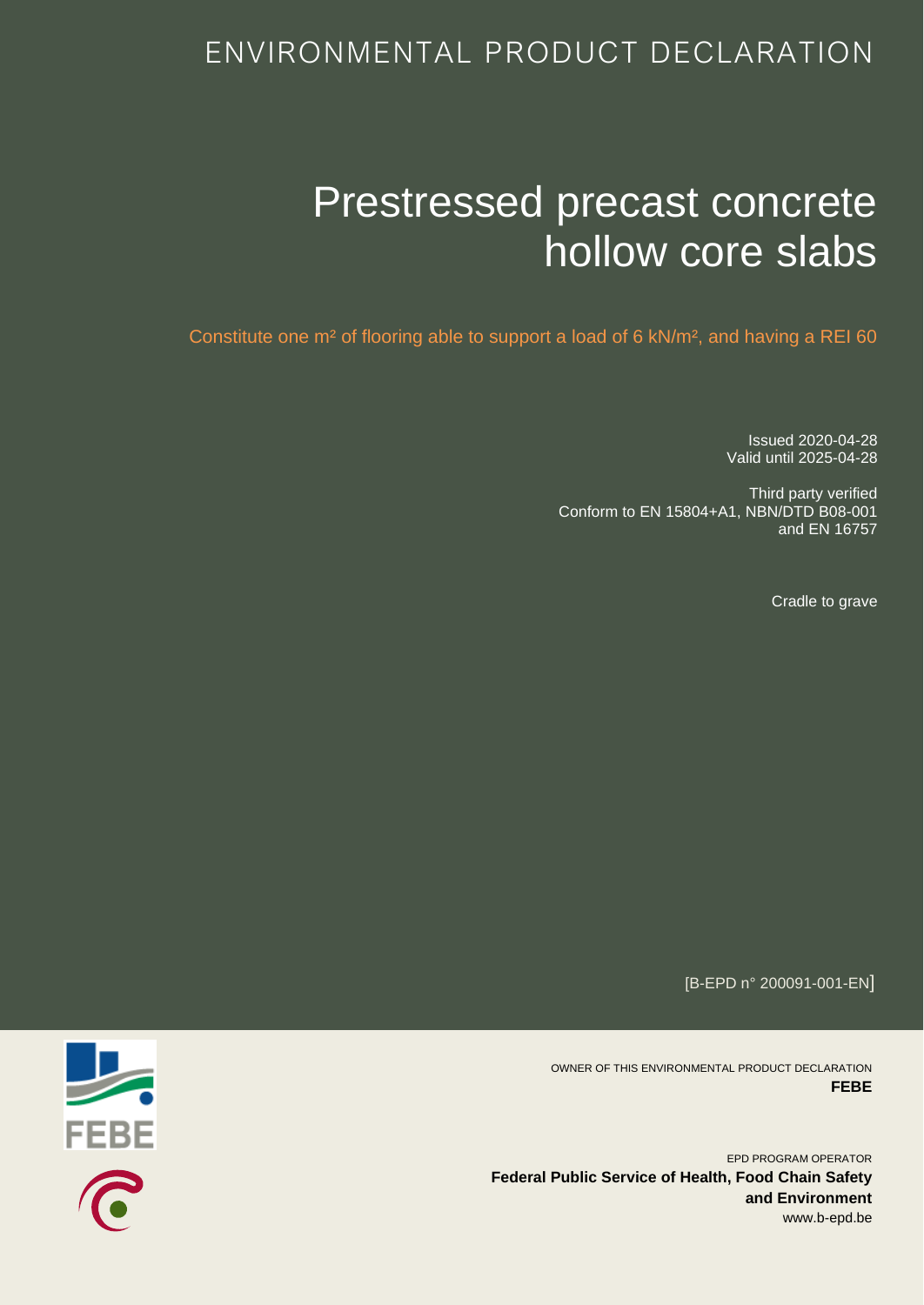The intended use of this EPD is to communicate scientifically based environmental information for construction products, for the purpose of assessing the environmental performance of buildings.

### **PRODUCT DESCRIPTION**

### **PRODUCT NAME**

Prestressed hollow core concrete slabs

Produced by members of the federation of the Belgian precast concrete industry (**FEBE**).



### **REFERENCE FLOW / DECLARED UNIT**

This EPD is 'cradle-to-grave'. The functional unit for the EPD is 'Constitute one m² of flooring able to support a load of 6 kN/m², and having a REI 60´. 0,1 product is needed in order to fulfil the functional unit.

The quantity of material necessary to fulfil the function is 275,7 kg, of which 2,7 kg are steel and 273 kg are concrete.

Packaging is included. Installation is included. Ancillary materials for installation are included.

### **PRODUCT DESCRIPTION**

The product has the following dimensions.

| <b>Dimension</b> | <b>Unit (expressed per</b><br>product) | <b>Value</b> |
|------------------|----------------------------------------|--------------|
| <b>Height</b>    | m                                      | 0,2          |
| Length           | m                                      | 8,5          |
| <b>Width</b>     | m                                      | 1.2          |

The hollow core prestressed is a precast slab of prestressed concrete typically used in the construction of floors in multi-story apartment buildings or utility buildings.

### **COMPOSITION AND CONTENT**

The main components of the product are

| <b>Components</b>        | Value [kg] (expressed<br>per product) | Value [%] |
|--------------------------|---------------------------------------|-----------|
| <b>Cement</b>            | 341,7                                 | 12,2      |
| <b>Coarse aggregates</b> | 1264,3                                | 45        |
| <b>Sand</b>              | 1008                                  | 35,8      |
| <b>Water</b>             | 170,8                                 | 6,1       |
| <b>Steel</b>             | 26,9                                  |           |

Wooden wedges are used for the transport.

The product does not contain materials listed in the "Candidate list of Substances of Very High Concern for authorization".

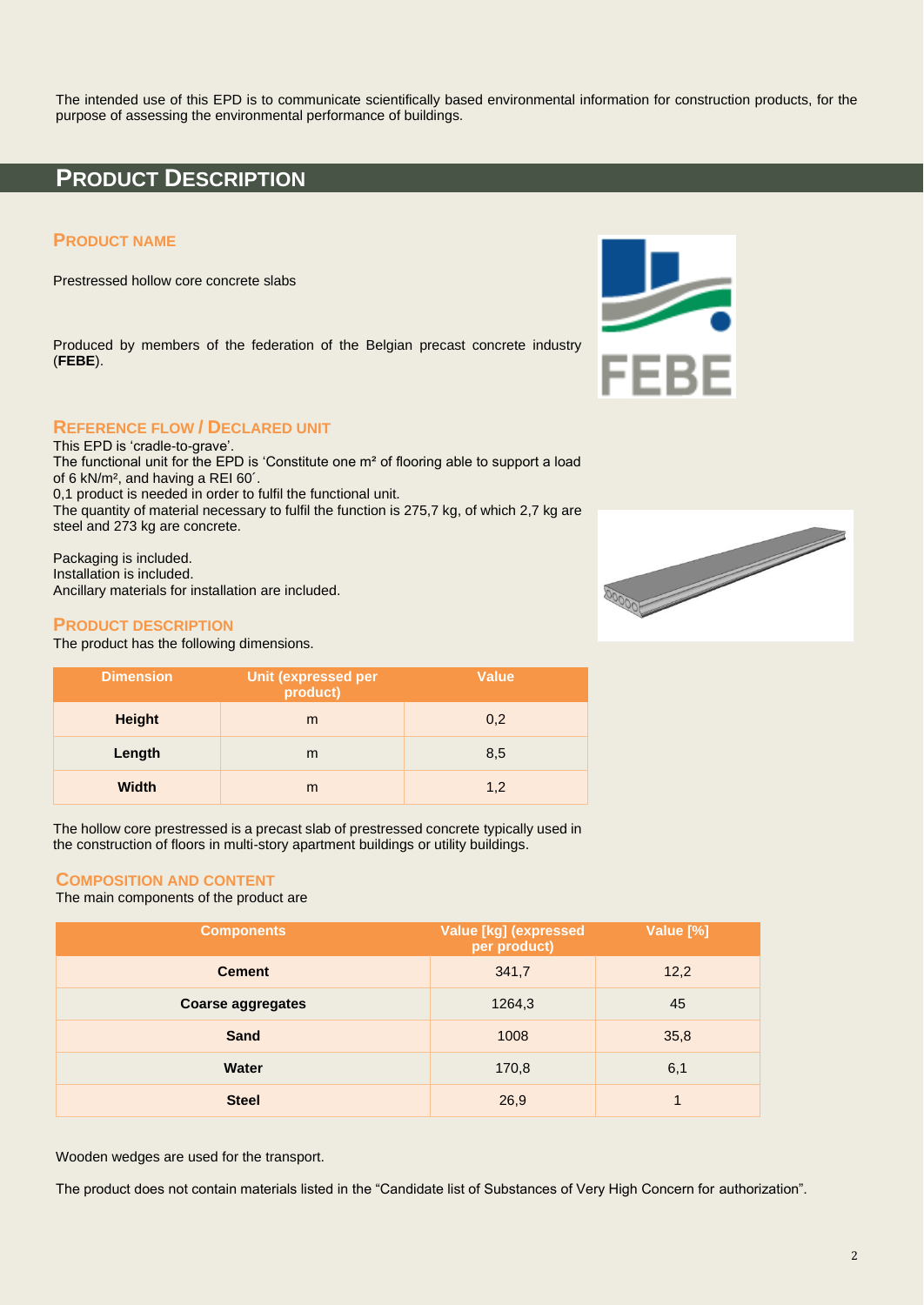### **REFERENCE SERVICE LIFE**

The reference service life is estimated at 100 years.

The used RSL is based on guidance provided by the PCR EN 16757 (Annex AA) and on FEBE expert judgement. It applies to all scenarios considered.

### **DESCRIPTION OF THE PRODUCTION PROCESS AND TECHNOLOGY**

The production process includes the following steps:

- placing and tensioning of the prestressing steel on the casting bed;
- weighing of raw materials;
- production of concrete by mixing raw materials;
- casting of the bed by extruding or slipforming;
- curing and accelerated hardening of the concrete;
- detensioning of the strands and wires.



# **TECHNICAL DATA / PHYSICAL CHARACTERISTICS**

| Technical property              | Standard               | Walue! | Unit       | Comment                  |
|---------------------------------|------------------------|--------|------------|--------------------------|
| <b>T</b> <sub>pk</sub> of steel | <b>NBN EN 1992-1-1</b> | 1860   | <b>MPa</b> | $\overline{\phantom{0}}$ |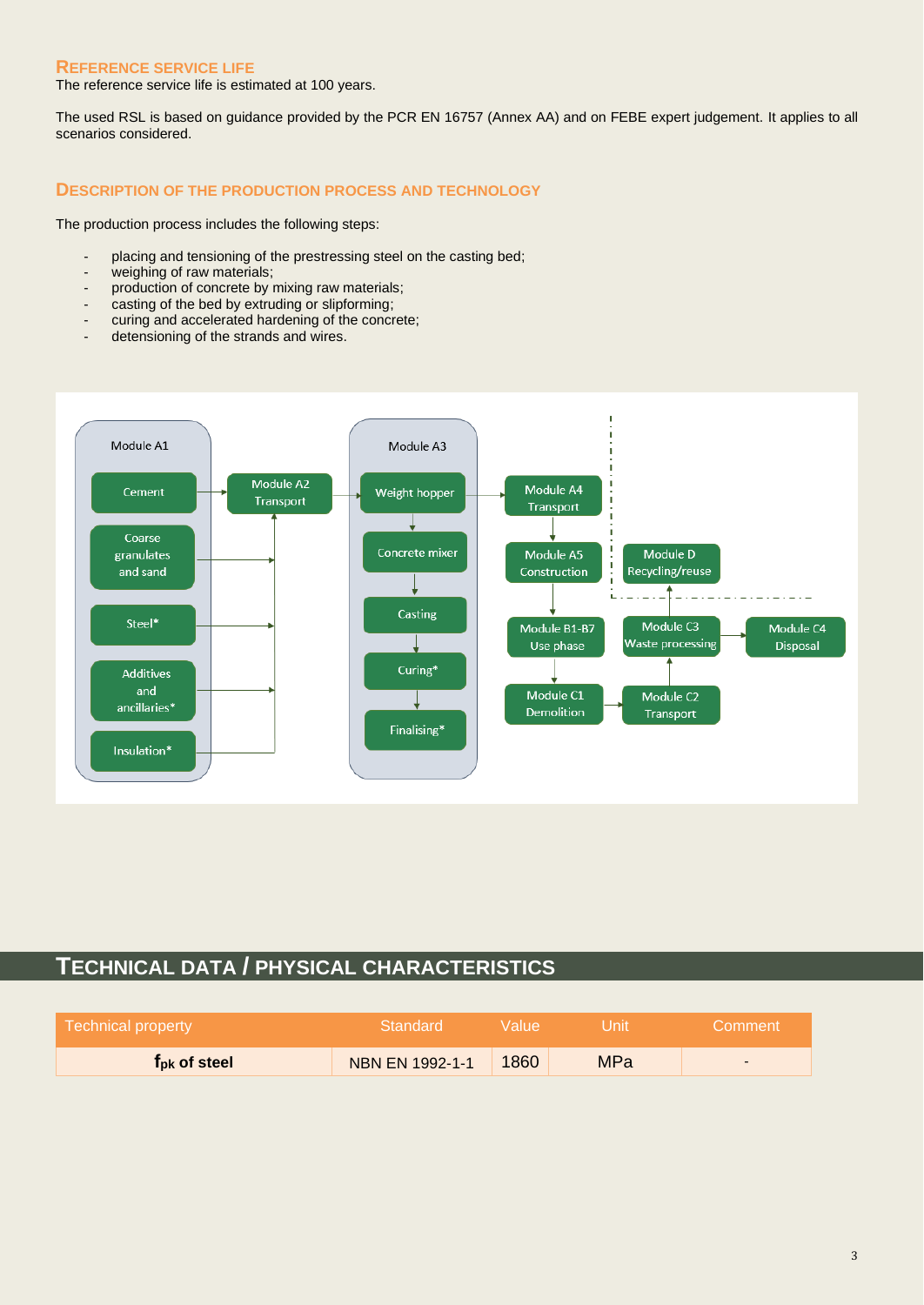# **LCA STUDY**

### **DATE OF LCA STUDY**

Last update of the LCA model was carried out in June 2019. Results for the EPD have been calculated on 2020-02-11.

### **SOFTWARE**

This EPD is calculated and drafted with the help of the EPD tool developed by RDC Environment for FEBE. The LCA model and calculations use the software program *RangeLCA* 5.1.18, developed by RDC Environment. The tool allows FEBE members to establish generic or specific EPDs via a web-based interface.

### **INFORMATION ON ALLOCATION**

Allocation procedures are according to the basic rules from EN 15804+A1. However, due to lack of data availability, impacts of blast furnace slag as co-product of steel production, are allocated by physical partitioning instead of based on economic value.

#### **INFORMATION ON CUT OFF**

In line with the standard EN 15804+A1, data gaps have been filled by conservative assumptions with average or generic data. The cut-off criteria are of 1% of renewable and non-renewable primary energy and 1% of the total mass input for these input processes. The total neglected input flows per module are less than 5% of energy usage and mass.

The following processes are considered below cut-off:

Module A3: Labels on products

Module A5: Packaging of installation products

### **INFORMATION ON EXCLUDED PROCESSES**

In accordance with the standard EN 15804+A1, the following processes were excluded for the inventory:

Module A5: Transport of packaging of installation products

General: Infrastructures for pumping stations, and water sanitary stations; Storage of primary materials or (concrete) wastes.

#### **INFORMATION ON BIOGENIC CARBON MODELLING**

For bio-based packaging of finished products (cardboard and wood), biogenic carbon flows are not taken into account along the packaging life cycle (modules A3, A5 and D). Since end-of-life treatments are either incineration or recycling, there is no net contribution to GWP of such packaging end-of-life. Hence, biogenic carbon flows may be omitted, according to BE-PCR draft 4.1, section A 11.

Details on biogenic carbon originating from other processes than packaging are not provided separately since they contribute to global warming by typically less than 0,5% within each module.

### **INFORMATION ON CARBON OFFSETTING**

Not applicable

**ADDITIONAL OR DEVIATING CHARACTERISATION FACTORS**

Not applicable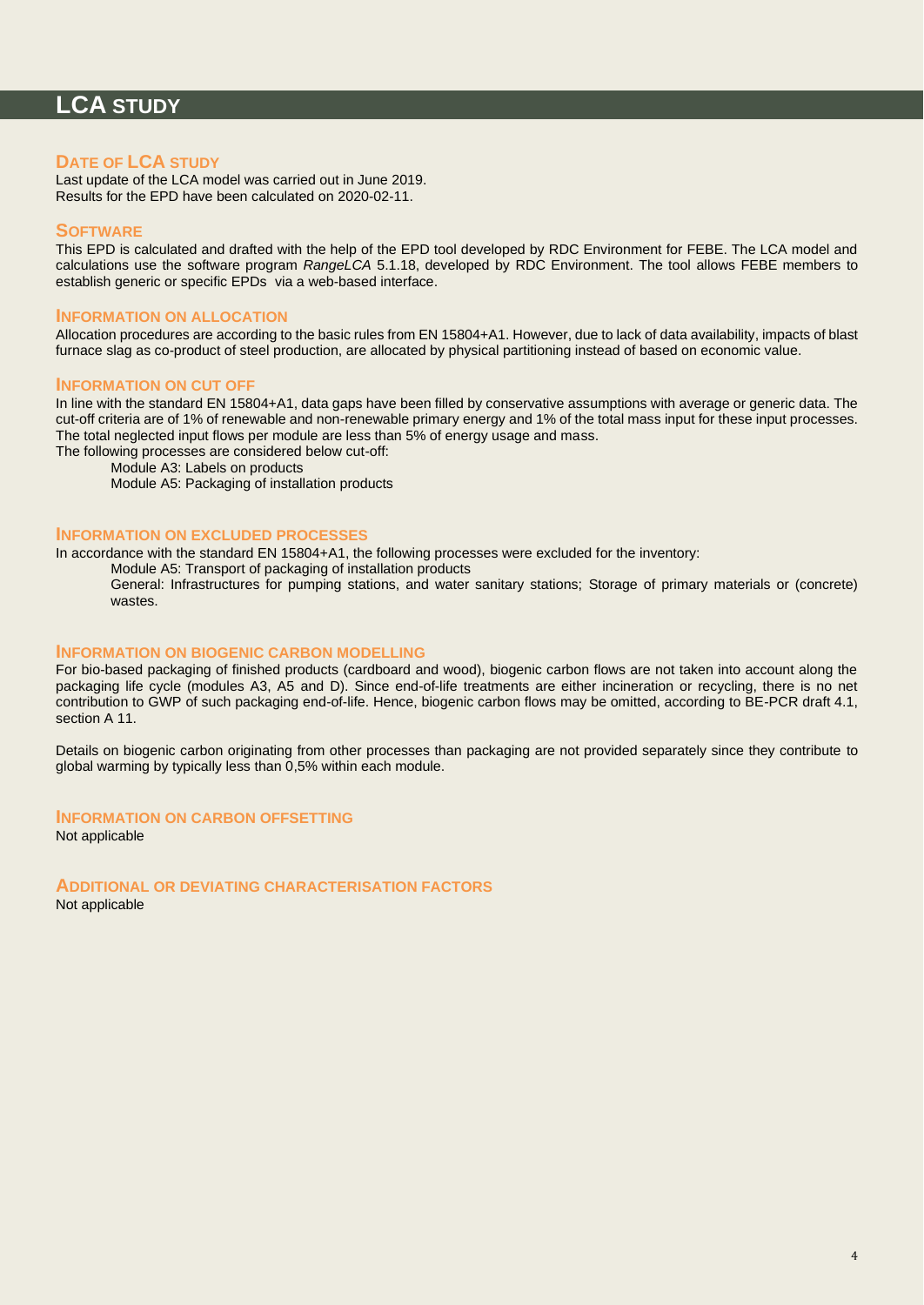# **DATA**

### **SPECIFICITY**

The data used for the LCA are for a group of products which are manufactured in more than one production site. The collective EPD covers products with equal dimensions fulfilling the same functional unit. The average EPD is representative of the FEBE members producing the assessed product.

### **GEOGRAPHICAL REPRESENTATIVITY**

The EPD is representative for the Belgian market.

### **PERIOD OF DATA COLLECTION**

Manufacturer specific data have been collected for the year 2017.

### **INFORMATION ON DATA COLLECTION**

For modules A1-A3 and A5, primary data is collected from FEBE experts and manufacturers.

Dimensions of the product and type of concrete are common to all producers. For A1-A3 modules, the covered products might differ by small variations in the concrete recipe and in the amounts of other materials, by differences in mode and distance of transport for raw material supply and in terms of energy consumption at the manufacturing plant.

As required by the EN15804+A1 standard (8.2.1.c.ii) and NBN/DTD B 08-001:2017 (A22), the calculation rules used to determine the average values are described in the following table for modules A1 to A3, i.e. the modules for which differences among sites/producers can be expected.

| Module & Data                                     | Rule for determining average / representative data                                                                                                                                                                                                                                                                                                                                                                                                                                                                                                  |
|---------------------------------------------------|-----------------------------------------------------------------------------------------------------------------------------------------------------------------------------------------------------------------------------------------------------------------------------------------------------------------------------------------------------------------------------------------------------------------------------------------------------------------------------------------------------------------------------------------------------|
| A1 - Concrete composition                         | Averaging rule: Composition provided by FEBE is obtained as unweighted average among<br>all compositions reported by producers for the corresponding type of concrete.                                                                                                                                                                                                                                                                                                                                                                              |
| A <sub>1</sub> - Amount of steel                  | The amount of concrete and steel (for reinforcement, prestressed concrete or fibered steel)<br>is calculated by FEBE engineers to fulfil the mechanical requirements of the product (in<br>some cases, expressed through the load to be supported). The calculations take also the<br>economical constraints into account.<br>Averaging rule: None.                                                                                                                                                                                                 |
| A1 - Amount of pigments                           | Provided by FEBE engineers, the amount of pigment is based on current typical practice.<br>Averaging rule: None.                                                                                                                                                                                                                                                                                                                                                                                                                                    |
| A2 - Transport from extraction to<br>manufacturer | Estimated by FEBE experts, typical distance and transport modes, representative of the<br>raw material supply transport, are used as reference values.<br>Averaging rule: none.                                                                                                                                                                                                                                                                                                                                                                     |
| A3 - On-site manufacturing                        | Data has been collected from FEBE members through questionnaires. Total amounts of<br>electricity and fuels are divided by the total production in ton of the site, whatever the type<br>of concrete products manufactured.<br>Averaging rule: for each energy carrier, average use is obtained as mass weighted<br>averages of the amounts of energy per ton obtained per production site. Data from 12 sites<br>are used (3 sites with extreme values are excluded). Averages per ton are then converted<br>in average values per m3 of concrete. |
| A3 - Packaging                                    | Most representative values have been determined by FEBE experts with the help of<br>producer surveys.<br>Averaging rule: None.                                                                                                                                                                                                                                                                                                                                                                                                                      |

### **DATABASE USED FOR BACKGROUND DATA**

| <b>Modules</b> | Type of data                                                                                                                                                                                        | Source                                                                                                                                                                                                                                                    | Year (of<br>publication)                     |
|----------------|-----------------------------------------------------------------------------------------------------------------------------------------------------------------------------------------------------|-----------------------------------------------------------------------------------------------------------------------------------------------------------------------------------------------------------------------------------------------------------|----------------------------------------------|
| A <sub>1</sub> | LCI dataset for raw materials, in particular:<br>Cement (I and III)<br>Natural coarse aggregate<br>Artificial coarse aggregate<br>River-sea-quarry sand<br>Crushed sand<br><b>Reinforcing steel</b> | <b>CEMBUREAU</b><br>Ecoinvent v3.5: Gravel production, crushed<br>Ecoinvent v3.5: Expanded clay production<br>Ecoinvent v3.5: Gravel and sand quarry<br>operation - sand<br>Ecoinvent v3.5: Gravel production, crushed<br>Arcelor Mittal: EPD Rebar steel | 2015<br>2018<br>2018<br>2018<br>2018<br>2015 |
|                | <b>Prestressing steel</b>                                                                                                                                                                           | Worldsteel: Steel wire rod                                                                                                                                                                                                                                | 2018:                                        |
| $A4 - C1 - C4$ | Secondary data: Default transport and end-of-<br>life scenario                                                                                                                                      | Belgian PCR NBN/DTD B 08-001:2017                                                                                                                                                                                                                         | 2017                                         |
| All            | Secondary: Other LCI datasets<br><b>Truck operation</b>                                                                                                                                             | Ecoinvent database, v 3.5.<br>Copert 4                                                                                                                                                                                                                    | 2018<br>2015                                 |

### **ENERGY MIX**

Electricity for Belgium is modelled by using the consumption mix calculated with the help of country-specific data published by IEA in 2017 for the year 2015. LCIs of electricity production modes available in the ecoinvent v3.5 database are used.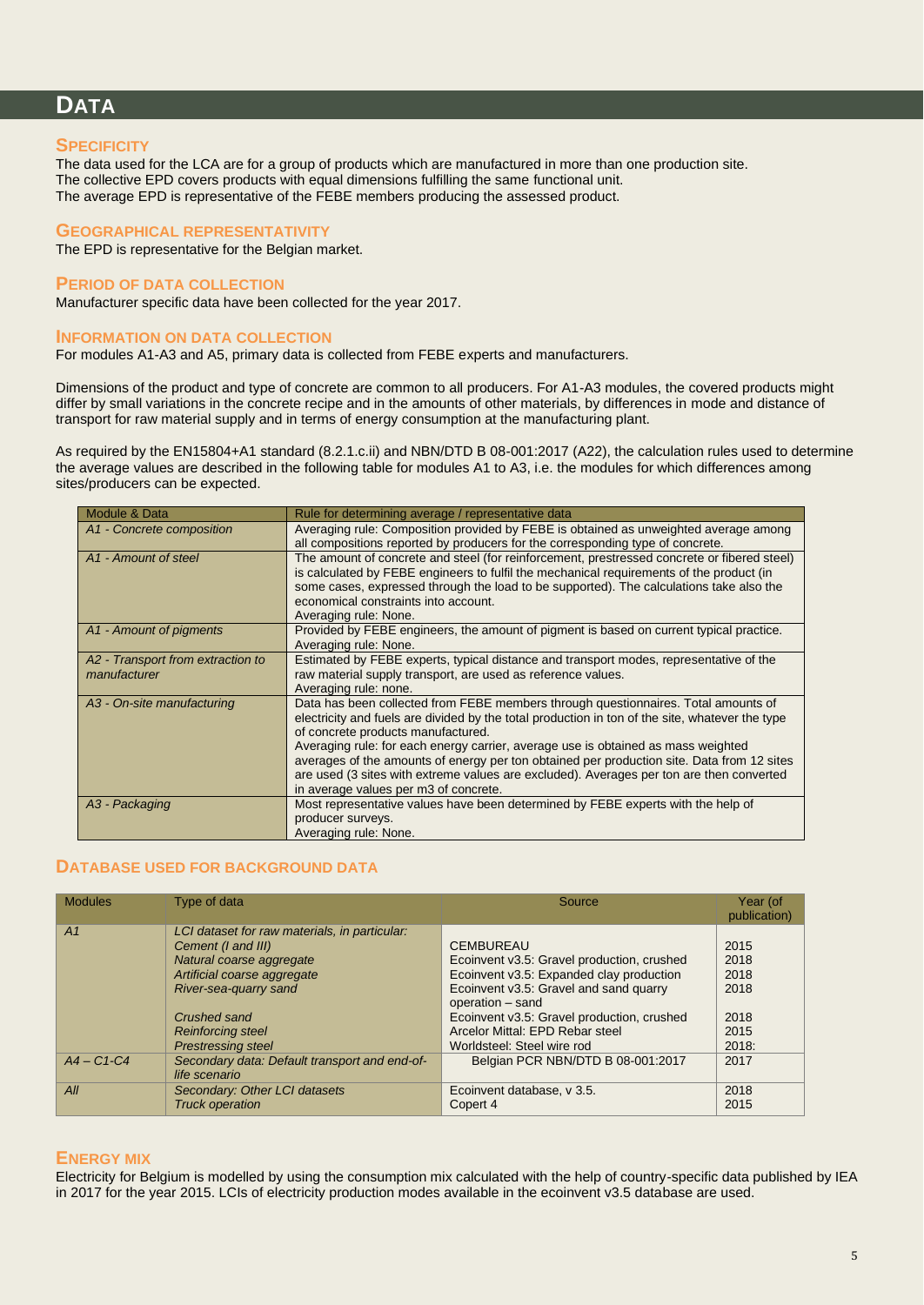# **PRODUCTION SITES**

This collective EPD is representative of the following manufacturers:

ERGON NV, LIER FINGO NV, HAM FINGO NV, MALLE INTER-SHIPPING NV, BORNEM MEGATON NV, NINOVE NERVA NV, HARELBEKE PREFACO NV, HOUTHALEN PREFACO NV, ZUTENDAAL RONVEAUX (Ets E.) S.A., CRISNEE STEENBAKKERIJEN VAN PLOEGSTEERT NV, PLOEGSTEERT STRUCTO NV, BRUGGE

# **SYSTEM BOUNDARIES**

|                | Product stage |               |           | Construction<br>installation stage    |                | End of life stage<br>Use stage                 |                |             |               |                           |                             |                               |                | Beyond the<br>system<br>boundaries |                |                                       |
|----------------|---------------|---------------|-----------|---------------------------------------|----------------|------------------------------------------------|----------------|-------------|---------------|---------------------------|-----------------------------|-------------------------------|----------------|------------------------------------|----------------|---------------------------------------|
| Raw materials  | Transport     | Manufacturing | Transport | installation<br>stage<br>Construction | Use            | Maintenance                                    | Repair         | Replacement | Refurbishment | use<br>Operational energy | use<br>water<br>Operational | De-construction<br>demolition | Transport      | processing<br>Waste                | Disposal       | Recycling-potential<br>Reuse-Recovery |
| A <sub>1</sub> | A2            | A3            | A4        | A <sub>5</sub>                        | B <sub>1</sub> | <b>B2</b>                                      | B <sub>3</sub> | <b>B4</b>   | <b>B5</b>     | <b>B6</b>                 | <b>B7</b>                   | C <sub>1</sub>                | C <sub>2</sub> | C <sub>3</sub>                     | C <sub>4</sub> | D                                     |
| ⊠              | ⊠             | X             | ⊠         | ⊠                                     | ⊠              | ⊠<br>⊠<br>⊠<br>⊠<br>⊠<br>⊠<br>⊠<br>⊠<br>Ø<br>⊠ |                |             |               |                           |                             |                               |                | ⊠                                  |                |                                       |

 $X =$  included in the EPD

MND = module not declared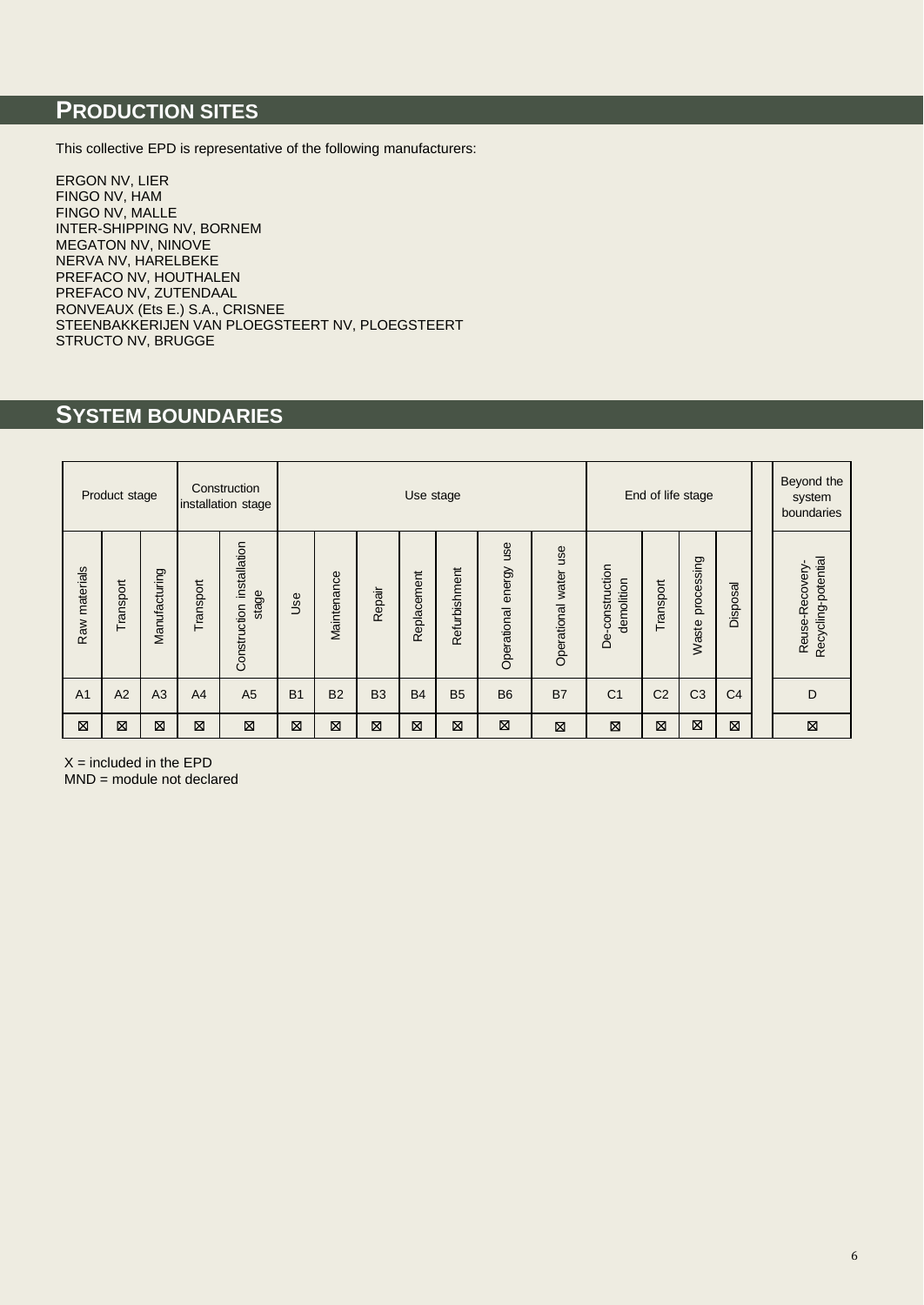# **POTENTIAL ENVIRONMENTAL IMPACTS PER REFERENCE FLOW**

|                   | Production                                             |                                |                             | Construction<br>process stage |              |                 |                     | Use stage                 |                  |                       |                     |                              |                             |                                      |                          |                        |             |                                 |
|-------------------|--------------------------------------------------------|--------------------------------|-----------------------------|-------------------------------|--------------|-----------------|---------------------|---------------------------|------------------|-----------------------|---------------------|------------------------------|-----------------------------|--------------------------------------|--------------------------|------------------------|-------------|---------------------------------|
|                   |                                                        | Raw<br>$\overline{\mathbf{z}}$ | Transport<br>$\overline{A}$ | A3<br>manufacturing           | A4 Transport | A5 Installation | B1 Use              | nance<br><b>B2 Mainte</b> | <b>B3 Repair</b> | <b>B4</b> Replacement | B5<br>Refurbishment | B6 Operational<br>energy use | B7 Operational<br>water use | C1<br>Deconstruction /<br>demolition | C <sub>2</sub> Transport | C3 Waste<br>processing | C4 Disposal | D Reuse, recovery,<br>recycling |
| $\mathbf{v}$      | <b>GWP</b><br>CO <sub>2</sub><br>(kg)<br>equiv/FU)     |                                | 4,28E01                     |                               | 1,8          | 1,37E01         | $-1,76$             | $\mathbf 0$               | $\mathbf 0$      | $\mathbf 0$           | $\mathbf 0$         | $\mathsf 0$                  | $\mathbf 0$                 | 1,57                                 | 7,24E-01                 | 5,99E-01               | 8,66E-02    | $-5,88$                         |
|                   | <b>ODP</b><br>(kg CFC 11<br>equiv/FU)                  |                                | 1,24E-06                    |                               | 3,26E-07     | 7,96E-07        | $\mathbf 0$         | $\mathbf 0$               | $\mathbf 0$      | $\mathbf 0$           | $\mathbf 0$         | $\mathsf 0$                  | $\mathbf 0$                 | 2,85E-07                             | 1,31E-07                 | 1,19E-07               | 4,84E-08    | $-2,88E-07$                     |
| $\bigoplus$<br>N  | AP<br><b>SO2</b><br>(kg SC)<br>equiv/FU)               |                                | 1,07E-01                    |                               | 6,85E-03     | 4,73E-02        | $\mathbf 0$         | $\mathbf 0$               | $\mathbf 0$      | $\mathbf 0$           | $\mathbf 0$         | $\mathbf 0$                  | $\mathbf 0$                 | 1,19E-02                             | 2,75E-03                 | 3,36E-03               | 1,01E-03    | $-1,55E-02$                     |
| $\bullet$<br>HIII | $\ensuremath{\mathsf{EP}}$<br>(kg (PO4)3-<br>equiv/FU) |                                | 1,59E-02                    |                               | 1,23E-03     | 6,07E-03        | $\mathbf 0$         | $\mathbf 0$               | $\mathbf{0}$     | $\mathbf 0$           | $\mathbf 0$         | $\mathbf 0$                  | $\mathbf 0$                 | 2,58E-03                             | 4,94E-04                 | 6,33E-04               | 1,76E-04    | $-2,07E-03$                     |
| 2                 | POCP<br>(kg Ethene<br>equiv/FU)                        |                                | 9,81E-03                    |                               | 5,25E-04     | 3,08E-03        | $\mathsf{O}\xspace$ | $\boldsymbol{0}$          | $\mathbf 0$      | $\mathbf 0$           | $\mathbf 0$         | $\mathbf 0$                  | $\mathbf 0$                 | 7,23E-04                             | 2,11E-04                 | 1,96E-04               | 7,98E-05    | $-2,59E-03$                     |
| La                | <b>ADP</b><br>Elements<br>Sb<br>(kg<br>equiv/FU)       |                                | 6,68E-05                    |                               | 7,01E-06     | 2,57E-05        | $\mathbf 0$         | $\boldsymbol{0}$          | $\mathbf 0$      | $\mathbf 0$           | $\mathbf 0$         | $\mathbf 0$                  | $\mathbf 0$                 | 5,38E-07                             | 2,82E-06                 | 3,02E-07               | 3,53E-07    | $-9,29E-05$                     |
| 瓜                 | <b>ADP</b><br>fossil fuels<br>(MJ/FU)                  |                                | 2,89E02                     |                               | 2,78E01      | 1,13E02         | $\mathbf 0$         | $\mathbf 0$               | $\mathbf 0$      | $\mathbf 0$           | $\mathbf 0$         | $\mathbf 0$                  | $\mathbf 0$                 | 2,27E01                              | 1,12E01                  | 8,87                   | 4,09        | $-6,13E01$                      |

GWP = Global Warming Potential (Climate Change); ODP = Ozone Depletion Potential; AP = Acidification Potential for Soil and Water; EP = Eutrophication Potential; POCP = Photochemical Ozone Creation; ADPE = Abiotic Depletion Potential – Elements; ADPF = Abiotic Depletion Potential – Fossil Fuels;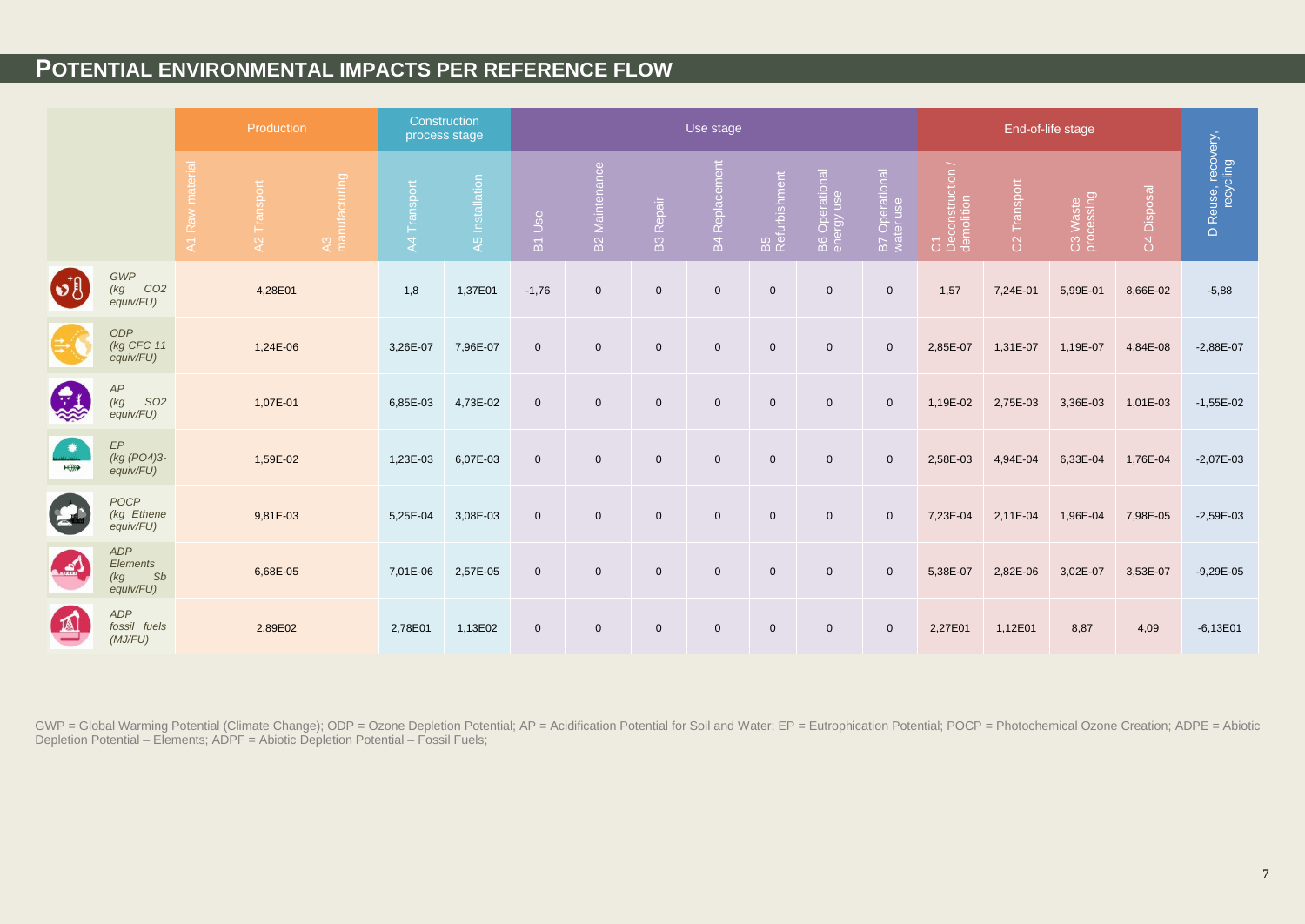### **RESOURCE USE**

|                                                   | Production                                                |  |                     | <b>Construction process</b> | Use stage    |                               |                     |                     |                     |                     |                             |                                     | End-of-life stage        |                        |                     |                                    |      |            |
|---------------------------------------------------|-----------------------------------------------------------|--|---------------------|-----------------------------|--------------|-------------------------------|---------------------|---------------------|---------------------|---------------------|-----------------------------|-------------------------------------|--------------------------|------------------------|---------------------|------------------------------------|------|------------|
|                                                   | A3<br>manufacturing<br>42 Transport<br>A1 Raw<br>material |  | A4 Transport        | A5 Installation             | B1 Use       | B <sub>2</sub><br>Maintenance | <b>B3</b> Repair    | B4<br>Replacement   | B5<br>Refurbishment | B6 Operational      | B7 Operational<br>water use | C1<br>Deconstruction<br>/demolition | C <sub>2</sub> Transport | C3 Waste<br>processing | C4 Disposal         | D Reuse,<br>recovery,<br>recycling |      |            |
| <b>PERE</b><br>(MJ/FU, net<br>calorific<br>value) | 1,8E01                                                    |  | 3,72E-01            | 3,67                        | $\mathbf 0$  | $\mathsf{O}\xspace$           | $\mathsf 0$         | $\mathbf 0$         | $\overline{0}$      | $\mathbf 0$         | $\mathsf 0$                 | 1,38E-01                            | 1,49E-01                 | 7,01E-01               | 3,86E-02            | 2,43                               |      |            |
| PERM<br>(MJ/FU, net<br>calorific<br>value)        | 6,14E-01                                                  |  | $\mathbf 0$         | $\mathbf 0$                 | $\mathsf{O}$ | $\mathsf{O}\xspace$           | $\mathbf 0$         | $\mathbf 0$         | $\mathsf{O}$        | $\mathsf{O}\xspace$ | $\mathbf 0$                 | $\mathsf{O}\xspace$                 | $\mathsf{O}\xspace$      | $\mathbf 0$            | $\mathsf{O}\xspace$ | $-4,61E-01$                        |      |            |
| PERT<br>(MJ/FU, net<br>calorific<br>value)        | 1,86E01                                                   |  | 3,72E-01            | 3,67                        | $\mathsf 0$  | $\mathsf{O}\xspace$           | $\mathbf 0$         | $\mathbf 0$         | $\mathsf{O}$        | $\mathbf 0$         | $\mathsf 0$                 | 1,38E-01                            | 1,49E-01                 | 7,01E-01               | 3,86E-02            | 1,97                               |      |            |
| PENRE<br>(MJ/FU, net<br>calorific<br>value)       | 3,29E02                                                   |  |                     |                             | 2,84E01      | 1,16E02                       | $\mathsf 0$         | $\mathsf{O}\xspace$ | $\mathsf 0$         | $\mathbf 0$         | $\overline{0}$              | $\mathsf{O}\xspace$                 | $\mathbf 0$              | 2,29E01                | 1,14E01             | 1,37E01                            | 4,15 | $-6,21E01$ |
| PENRM<br>(MJ/FU, net<br>calorific<br>value)       | $\mathbf 0$                                               |  | $\mathbf 0$         | $\mathbf{0}$                | $\mathbf 0$  | $\mathbf 0$                   | $\mathbf 0$         | $\overline{0}$      | $\overline{0}$      | $\mathbf 0$         | $\mathsf 0$                 | $\mathbf{0}$                        | $\mathsf{O}\xspace$      | $\mathbf{0}$           | $\overline{0}$      | $\mathbf 0$                        |      |            |
| PENRT<br>(MJ/FU, net<br>calorific<br>value)       | 3,29E02                                                   |  | 2,84E01             | 1,16E02                     | $\mathbf 0$  | $\mathbf 0$                   | $\mathbf 0$         | $\overline{0}$      | $\overline{0}$      | $\mathbf 0$         | $\mathsf 0$                 | 2,29E01                             | 1,14E01                  | 1,37E01                | 4,15                | $-6,21E01$                         |      |            |
| ${\sf S}M$<br>(kg/FU)                             | 1,13                                                      |  | $\mathbf 0$         | 1,3                         | $\mathsf{O}$ | $\mathsf{O}\xspace$           | $\mathsf{O}\xspace$ | $\mathbf 0$         | $\mathsf{O}$        | $\mathsf{O}\xspace$ | $\mathbf 0$                 | $\mathbf 0$                         | $\mathsf{O}\xspace$      | $\mathsf{O}\xspace$    | $\mathsf{O}\xspace$ | $\mathbf 0$                        |      |            |
| RSF<br>(MJ/FU, net<br>calorific<br>value)         | 1,87E01                                                   |  | $\mathsf{O}\xspace$ | 9,36E-02                    | $\mathsf{O}$ | $\mathsf{O}\xspace$           | $\mathsf{O}\xspace$ | $\pmb{0}$           | $\mathbf 0$         | $\mathbf 0$         | $\mathbf 0$                 | $\mathsf{O}\xspace$                 | $\pmb{0}$                | $\mathbf 0$            | $\overline{0}$      | $\mathbf 0$                        |      |            |
| <b>NRSF</b><br>(MJ/FU, net<br>calorific<br>value) | 1,46E01                                                   |  | $\mathsf{O}\xspace$ | 7,29E-02                    | $\mathsf 0$  | $\mathsf{O}\xspace$           | $\mathsf 0$         | $\mathbf 0$         | $\overline{0}$      | $\mathsf{O}\xspace$ | $\mathbf 0$                 | $\mathsf{O}\xspace$                 | $\mathsf{O}\xspace$      | $\mathsf{O}\xspace$    | $\mathbf 0$         | $\mathbf 0$                        |      |            |
| ${\it FW}$<br>(m <sup>3</sup> )<br>water<br>eq/FU | 5,92E-01                                                  |  | 5,88E-03            | 1,81E-01                    | $\mathbf 0$  | $\mathbf 0$                   | $\mathbf 0$         | $\mathbf 0$         | $\overline{0}$      | $\mathbf 0$         | $\mathbf 0$                 | 9,61E-03                            | 2,36E-03                 | 2,28E-03               | 3,52E-03            | $-5,22E-01$                        |      |            |

PERE = Use of renewable primary energy excluding renewable primary energy resources used as raw materials; PERM = Use of renewable primary energy resources used as raw materials; PERT = Total use of renewable primary energ PENRE = Use of non-renewable primary energy excluding non-renewable primary energy resources used as raw materials; PENRM = Use of non-renewable primary energy resources used as raw materials; PENRT = Total use of non-rene energy resources; SM = Use of secondary material; RSF = Use of renewable secondary fuels; NRSF = Use of non-renewable secondary fuels; FW = Net use of fresh water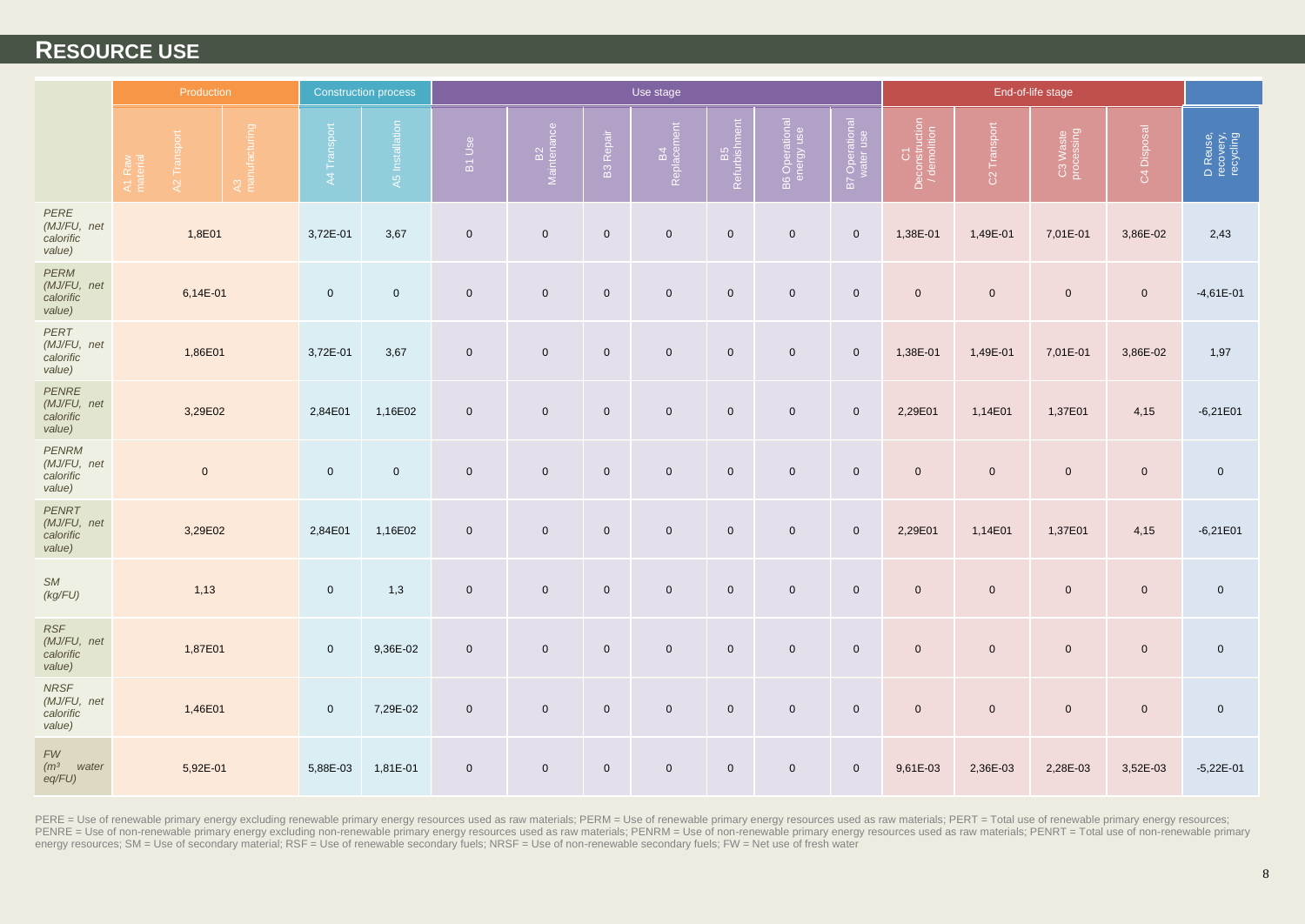# **WASTE CATEGORIES & OUTPUT FLOWS**

|                                             |                | Production   |                  |                     | <b>Construction process</b><br>stage |                |                       |                  | Use stage             |                         |                            |                                |                                             |                |                     |                     |                                 |          |             |
|---------------------------------------------|----------------|--------------|------------------|---------------------|--------------------------------------|----------------|-----------------------|------------------|-----------------------|-------------------------|----------------------------|--------------------------------|---------------------------------------------|----------------|---------------------|---------------------|---------------------------------|----------|-------------|
|                                             | A1 Raw materia | A2 Transport | A3 manufacturing | A4 Transport        | A5 Installation                      | B1 Use         | <b>B2 Maintenance</b> | <b>B3 Repair</b> | <b>B4 Replacement</b> | <b>B5 Refurbishment</b> | energy<br>B6 Operational e | water<br>B7 Operational<br>use | I Deconstruction<br>$\overline{\texttt{o}}$ | C2 Transport   | C3 Waste processing | C4 Disposal         | D Reuse, recovery,<br>recycling |          |             |
| Hazardous waste<br>disposed<br>kg/FU        |                | 4,14E-03     |                  | 2,35E-05            | 2,52E-04                             | $\mathsf 0$    | $\mathbf 0$           | $\mathbf 0$      | $\mathbf 0$           | $\overline{0}$          | $\overline{0}$             | $\overline{0}$                 | 1,03E-05                                    | 9,43E-06       | 7,29E-06            | 2,92E-06            | $-1,63E-05$                     |          |             |
| Non-hazardous<br>waste disposed<br>kg/FU    |                | 2,19         |                  | 1,45                | 4,6                                  | $\mathsf 0$    | $\mathbf 0$           | $\mathbf 0$      | $\mathbf 0$           | $\mathbf 0$             | $\mathbf 0$                | $\overline{0}$                 | 1,05E-01                                    | 5,84E-01       | 1,05E-01            | 1,75E01             | $-5,1E-01$                      |          |             |
| Radioactive waste<br>disposed<br>kg/FU      | 4,23E-03       |              |                  |                     |                                      | 1,84E-04       | 6,97E-04              | $\mathsf 0$      | $\mathbf 0$           | $\mathsf{O}\xspace$     | $\mathsf{O}\xspace$        | $\overline{0}$                 | $\overline{0}$                              | $\overline{0}$ | 1,6E-04             | 7,41E-05            | 9,66E-05                        | 2,73E-05 | $-1,83E-04$ |
| Components for re-<br>use<br>kg/FU          |                | $\mathbf{0}$ |                  | $\mathbf 0$         | $\overline{0}$                       | $\overline{0}$ | $\mathbf 0$           | $\mathbf{0}$     | $\mathbf{0}$          | $\overline{0}$          | $\mathbf{0}$               | $\mathbf{0}$                   | $\mathbf{0}$                                | $\mathbf{0}$   | $\mathbf{0}$        | $\mathbf 0$         | $\mathbf 0$                     |          |             |
| Materials for<br>recycling<br>kg/FU         |                | $\mathbf{0}$ |                  | $\overline{0}$      | $\mathbf 0$                          | $\overline{0}$ | $\mathbf 0$           | $\mathbf 0$      | $\mathbf 0$           | $\mathbf 0$             | $\mathbf 0$                | $\mathbf 0$                    | $\mathbf{0}$                                | $\mathbf{0}$   | $\overline{0}$      | $\mathbf{0}$        | 2,64E02                         |          |             |
| Materials for energy<br>recovery<br>kg/FU   |                | $\mathbf{0}$ |                  | $\mathsf{O}\xspace$ | $\mathbf 0$                          | $\mathbf 0$    | $\mathbf 0$           | $\mathbf 0$      | $\mathbf 0$           | $\overline{0}$          | $\overline{0}$             | $\mathbf 0$                    | $\mathbf{0}$                                | $\mathbf{0}$   | $\mathbf 0$         | $\mathbf 0$         | $\mathsf{O}\xspace$             |          |             |
| <b>Exported electric</b><br>energy<br>MJ/FU |                | $\mathbf{0}$ |                  | $\mathbf 0$         | 1,37E-02                             | $\mathbf 0$    | $\mathsf{O}$          | $\mathsf 0$      | $\mathsf 0$           | $\overline{0}$          | $\overline{0}$             | $\mathbf 0$                    | $\mathsf{O}\xspace$                         | $\overline{0}$ | $\overline{0}$      | $\mathsf{O}\xspace$ | $\mathsf{O}\xspace$             |          |             |
| Exported thermal<br>energy<br>MJ/FU         | $\mathbf 0$    |              | $\overline{0}$   | 2,74E-02            | $\mathbf 0$                          | $\mathbf 0$    | $\mathbf 0$           | $\mathbf 0$      | $\overline{0}$        | $\mathbf 0$             | $\mathbf 0$                | $\mathbf 0$                    | $\mathbf 0$                                 | $\overline{0}$ | $\mathbf 0$         | $\mathbf 0$         |                                 |          |             |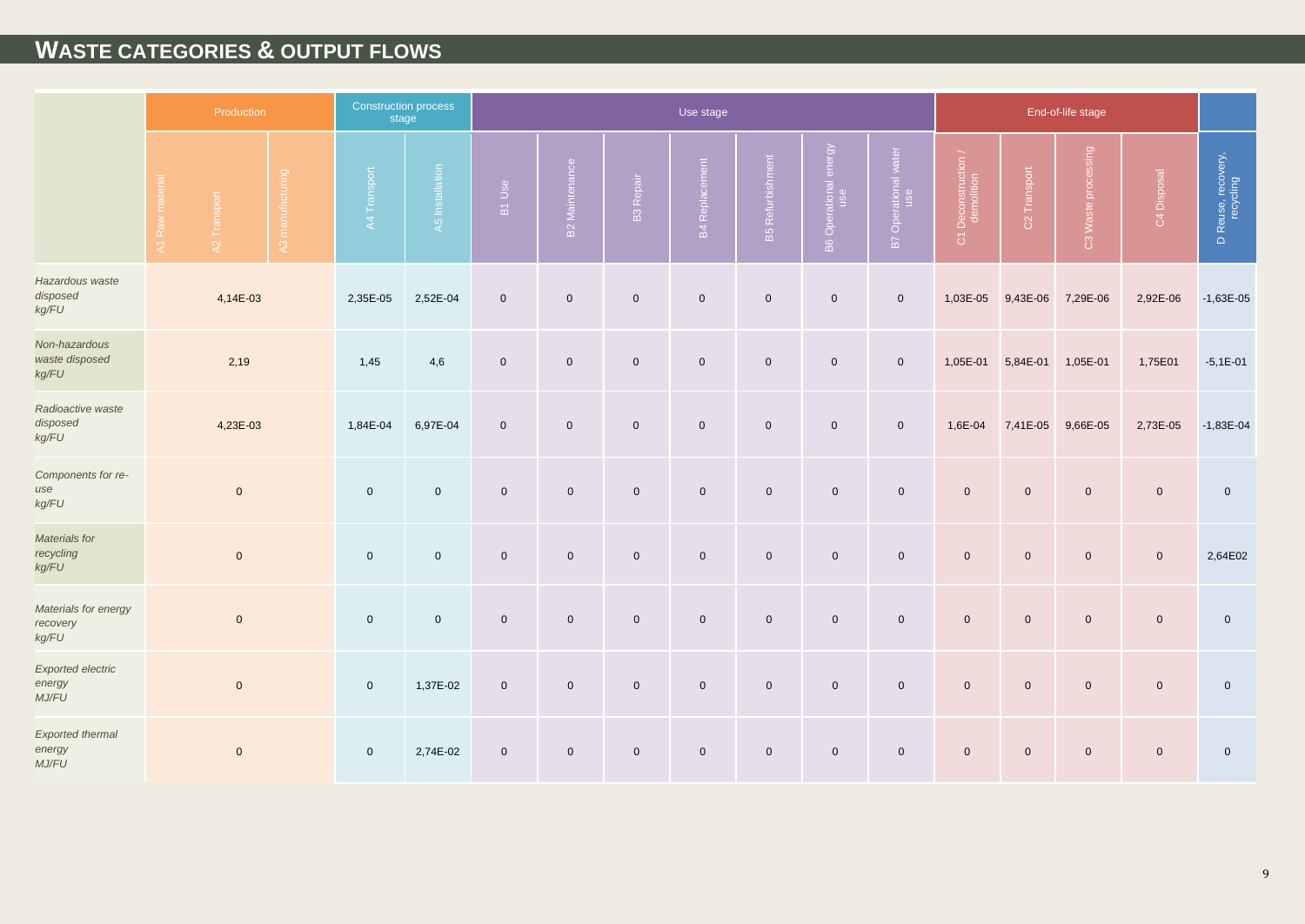# **IMPACT CATEGORIES ADDITIONAL TO EN 15804**

|                      | Production                                      |                              |                            |                 |             | Construction<br>process |                     |                       |                     | Use stage                      |                     |                              |                             |                                      | End-of-life stage |                        |             |                                    |
|----------------------|-------------------------------------------------|------------------------------|----------------------------|-----------------|-------------|-------------------------|---------------------|-----------------------|---------------------|--------------------------------|---------------------|------------------------------|-----------------------------|--------------------------------------|-------------------|------------------------|-------------|------------------------------------|
|                      |                                                 | Raw                          | Transpor<br>$\overline{a}$ | <b>Elinuted</b> | A4 Transpor | A5 Installation         | B1 Use              | <b>B2</b> Maintenance | <b>B3 Repair</b>    | $\overline{5}$<br>B4 Replaceme | B5<br>Refurbishment | B6 Operational<br>energy use | B7 Operational<br>water use | C1<br>Deconstruction /<br>demolition | C2 Transport      | C3 Waste<br>processing | C4 Disposal | D Reuse,<br>recovery,<br>recycling |
|                      | <b>PM</b><br>(kg PM2.5<br>eq/FU                 |                              | 9,45E-03                   |                 | 6,09E-04    | 4,84E-03                | $\mathsf{O}\xspace$ | $\mathbf 0$           | $\mathsf{O}\xspace$ | $\mathsf{O}\xspace$            | $\mathsf{O}\xspace$ | $\mathsf{O}\xspace$          | $\mathbf 0$                 | 2,37E-02                             | 2,45E-04          | 4,75E-04               | 1,34E-04    | $-1,21E-03$                        |
| 任                    | <b>IRHH</b><br>(kg U235<br>$eq/FU$ )            |                              |                            |                 |             |                         |                     |                       |                     | Impact category not declared   |                     |                              |                             |                                      |                   |                        |             |                                    |
| $\frac{1}{2}$        | <b>ETF</b><br>(CTUe/FU)                         |                              | 5,93                       |                 | 5,69E-01    | 6                       | $\mathbf 0$         | $\mathbf 0$           | $\mathbf 0$         | $\mathbf 0$                    | $\mathbf 0$         | $\mathbf 0$                  | $\overline{0}$              | 3,23E-01                             | 2,29E-01          | 1,6E-01                | 7,73E-02    | $-2,42E-01$                        |
|                      | <b>HTCE</b><br>(CTUh/FU)                        |                              | 2,3E-07                    |                 | 1,85E-08    | 7,51E-08                | $\mathsf{O}\xspace$ | $\mathbf 0$           | $\mathsf{O}\xspace$ | $\mathsf{O}\xspace$            | $\mathsf 0$         | $\mathsf{O}\xspace$          | $\mathbf 0$                 | 1,19E-08                             | 7,42E-09          | 9,03E-09               | 1,61E-09    | $-1,25E-08$                        |
| Ŀ                    | <b>HTnCE</b><br>(CTUh/FU)                       |                              | 2,34E-06                   |                 | 1,08E-07    | 1,22E-06                | $\mathbf 0$         | $\mathbf 0$           | $\mathbf 0$         | $\mathbf 0$                    | $\mathbf 0$         | $\mathbf 0$                  | $\mathbf 0$                 | 4,76E-08                             | 4,35E-08          | 2,72E-08               | 1,01E-08    | 2,23E-07                           |
| $\frac{f^2}{x}$      | <b>WRD</b><br>(m <sup>3</sup> water)<br>eq/FU)  |                              | 5,76E-02                   |                 | 9,53E-04    | 3,19E-02                | $\mathbf 0$         | $\mathbf 0$           | $\mathbf 0$         | $\mathbf 0$                    | $\mathsf 0$         | $\mathbf 0$                  | $\mathbf 0$                 | 1,56E-03                             | 3,83E-04          | 3,69E-04               | 5,7E-04     | $-7,63E-02$                        |
| <b>n</b> ‡           | $LUO -$<br>SOM<br>(kg C)<br>deficit/FU)         |                              | 7,26                       |                 | 1,54E       | 3,96E                   | $\mathsf{O}\xspace$ | $\mathbf 0$           | $\mathbf 0$         | $\mathsf{O}\xspace$            | $\mathsf 0$         | $\mathsf{O}\xspace$          | $\mathsf 0$                 | 6,17E-02                             | 6,20E-01          | 4,73E-01               | 3,58E-01    | $-3,26$                            |
| $\frac{1}{\sqrt{2}}$ | $LUO-B,$<br>all<br>$(PDF*m2a)$<br>$FU$ )        | Impact category not declared |                            |                 |             |                         |                     |                       |                     |                                |                     |                              |                             |                                      |                   |                        |             |                                    |
| $\frac{1}{2}$        | $LUT -$<br>SOM<br>(kg C)<br>deficit/FU)         |                              | $6,04E+01$                 |                 | 5,21        | 2,43E+01                | $\mathsf{O}\xspace$ | $\mathbf 0$           | $\boldsymbol{0}$    | $\mathbf 0$                    | $\mathsf{O}\xspace$ | $\mathbf 0$                  | $\mathbf 0$                 | 3,80                                 | 2,09              | 4,20                   | 3,49        | $-4,00E + 01$                      |
|                      | $LUT - B$<br>all<br>(PDF*m <sup>2</sup> /F<br>U | Impact category not declared |                            |                 |             |                         |                     |                       |                     |                                |                     |                              |                             |                                      |                   |                        |             |                                    |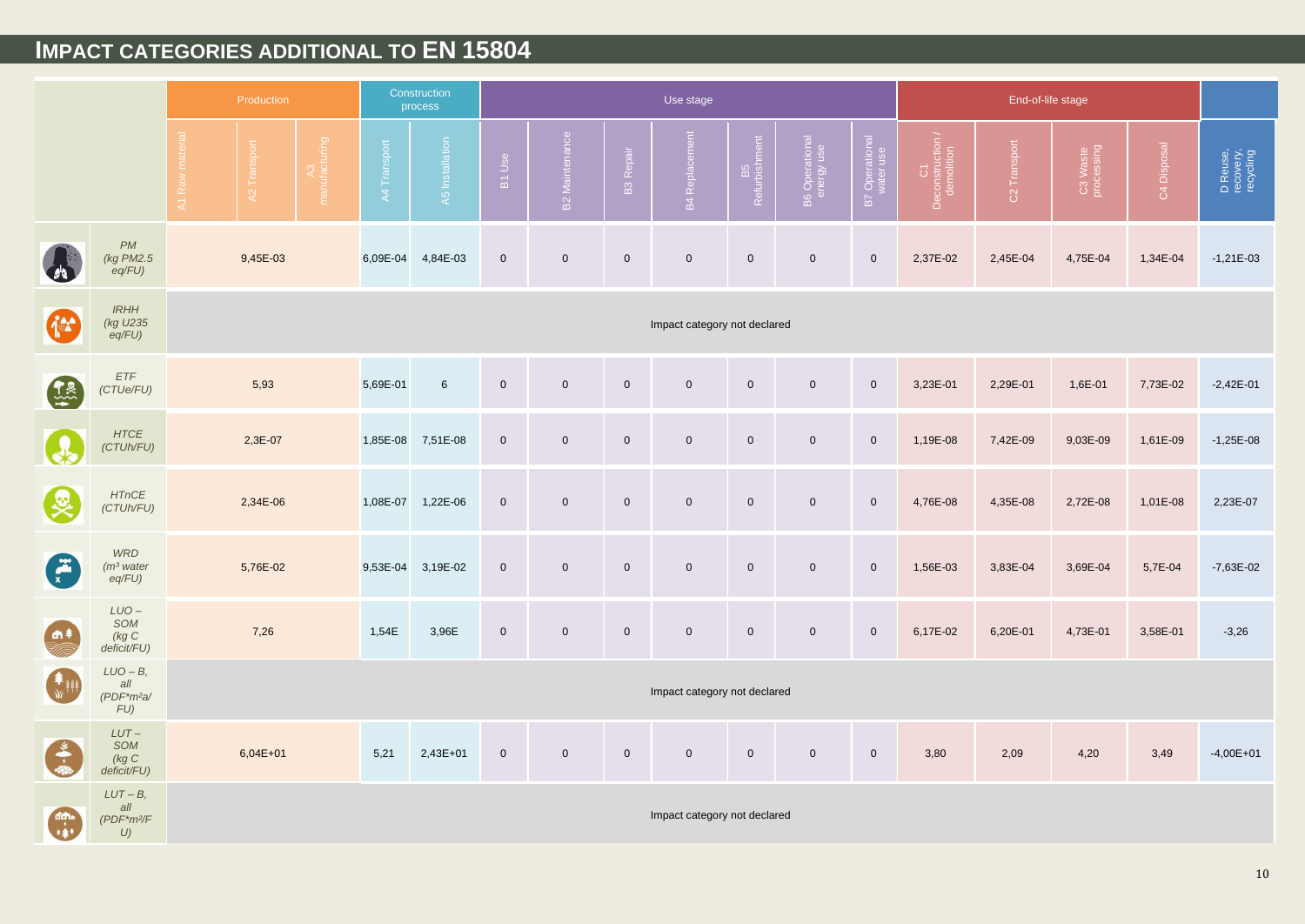| LUO – B, u<br>(m²a/FU) <b>u</b>            | Impact category not declared |
|--------------------------------------------|------------------------------|
| LUO – B, a<br>(mªa/FU)                     | Impact category not declared |
| $LUO-B, f$<br>(m <sup>2</sup> a/FU)        | Impact category not declared |
| $LUT - B$ , tr r<br>$(m$ <sup>2</sup> /FU) | Impact category not declared |

HTCE = Human Toxicity - cancer effects; HTnCE = Human Toxicity - non cancer effects; ETF = Ecotoxicity - freshwater; PM = Particulate Matter; IRHH = Ionizing Radiation - human health effects; WRD = Water Resource Depletion Use Occupation - SOM; LUO - B, all: Land Use Occupation - biodiversity ALL; LUO - B, u: Land Use Occupation - biodiversity Urban; LUO - B, a: Land Use Occupation - biodiversity at all: All A gereey at a Land Use Occupation - SOM = Land Use Transformation - SOM; LUT - B all = Land Use Transformation - Biodiversity ALL; LUT - B, u = Land Use Transformation - Biodiversity Urban; LUT - B, a = Land Use Transformation - Biodiversity agricultural; Transformation – Biodiversity forest; LUT – B, tr r = Land Use Transformation – Biodiversity transition rainforest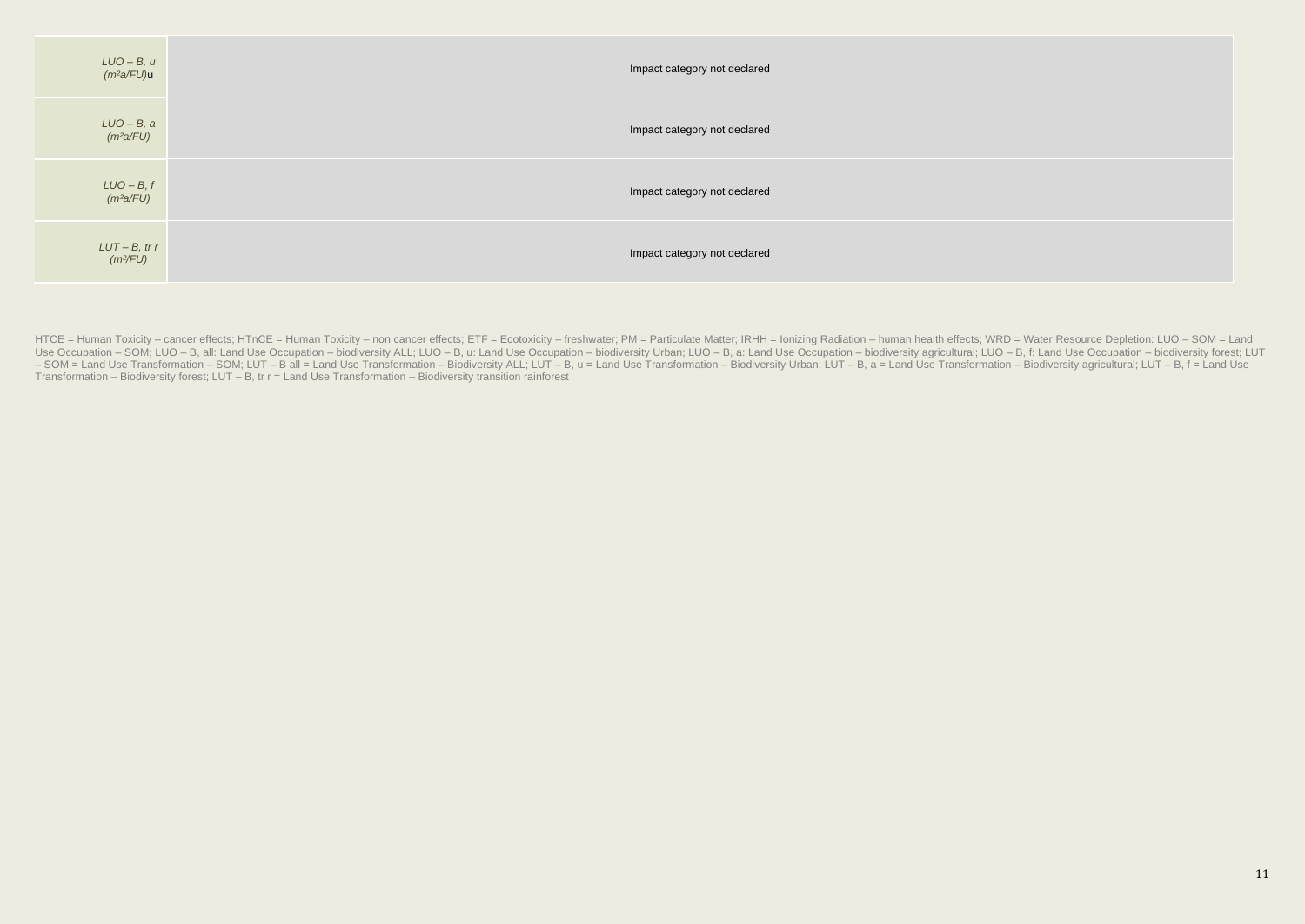|               | <b>Global Warming Potential</b>                             | kg CO <sub>2</sub> equiv/FU  | <b>GWP</b>                 | The global warming potential of a gas refers to the total contribution<br>to global warming resulting from the emission of one unit of that gas<br>relative to one unit of the reference gas, carbon dioxide, which is<br>assigned a value of 1.                                                                                                                                                                                                         |
|---------------|-------------------------------------------------------------|------------------------------|----------------------------|----------------------------------------------------------------------------------------------------------------------------------------------------------------------------------------------------------------------------------------------------------------------------------------------------------------------------------------------------------------------------------------------------------------------------------------------------------|
|               | Ozone Depletion                                             | kg CFC 11<br>equiv/FU        | <b>ODP</b>                 | Destruction of the stratospheric ozone layer which shields the earth<br>from ultraviolet radiation harmful to life. This destruction of ozone is<br>caused by the breakdown of certain chlorine and/or bromine<br>containing compounds (chlorofluorocarbonsor halons), Which break<br>down when they reach the stratosphere and then catalytically destroy<br>ozone molecules.                                                                           |
|               | Acidification potential                                     | kg SO <sub>2</sub> equiv/FU  | AP                         | Acid depositions have negative impacts on natural ecosystems and<br>the man-made environment incl. buildings. The main sources for<br>emissions of acidifying substances are agriculture and fossil fuel<br>combustion used for electricity production, heating and transport.                                                                                                                                                                           |
| HHHO          | Eutrophication potential                                    | $kg (PO4)^3$<br>equiv/FU     | EP                         | The potential to cause over-fertilization of water and soil, which can<br>result in increased growth of biomass and following adverse effects.                                                                                                                                                                                                                                                                                                           |
|               | Photochemical ozone<br>creation                             | kg Ethene<br>equiv/FU        | POCP                       | Chemical reactions brought about by the light energy of the sun<br>creating photochemical smog. The reaction of nitrogen oxides with<br>hydrocarbons in the presence of sunlight to form ozone is an<br>example of a photochemical reaction.                                                                                                                                                                                                             |
| $\mathbb{E}$  | Abiotic depletion potential<br>for non-fossil resources     | kg Sb equiv/FU               | <b>ADP</b><br>elements     | Consumption of non-renewable resources, thereby lowering their<br>availability for future generations. Expressed in comparison to<br>Antimonium (Sb).                                                                                                                                                                                                                                                                                                    |
| $\mathbb{A}$  | Abiotic depletion potential<br>for fossil resources         | <b>MJ/FU</b>                 | <b>ADP</b><br>fossil fuels | Measure for the depletion of fossil fuels such as oil, natural gas, and<br>coal. The stock of the fossil fuels is formed by the total amount of<br>fossil fuels, expressed in Megajoules (MJ).                                                                                                                                                                                                                                                           |
| $\frac{1}{2}$ | Ecotoxicity for aquatic fresh<br>water                      | <b>CTUe/FU</b>               |                            | The impacts of chemical substances on ecosystems (freshwater).                                                                                                                                                                                                                                                                                                                                                                                           |
|               | Human toxicity<br>(carcinogenic effects)                    | <i>CTUh/FU</i>               |                            | The impacts of chemical substances on human health via three parts<br>of the environment: air, soil and water.                                                                                                                                                                                                                                                                                                                                           |
|               | Human toxicity (non-<br>carcinogenic effects)               | CTUh/FU                      |                            |                                                                                                                                                                                                                                                                                                                                                                                                                                                          |
|               | Particulate matter                                          | $Kg$ PM <sub>2.5</sub> eq/FU |                            | Accounts for the adverse health effects on human health caused by<br>emissions of Particulate Matter (PM) and its precursors (NOx, SOx,<br>NH3)                                                                                                                                                                                                                                                                                                          |
| $F_x$         | Resource depletion (water)                                  | m <sup>3</sup> water eq/FU   |                            | Accounts for water use related to local scarcity of water as freshwater<br>is a scarce resource in some regions, while in others it is not.                                                                                                                                                                                                                                                                                                              |
|               | Ionizing radiation - human<br>health effects                | kg U235 eq/FU                |                            | This impact category deals mainly with the eventual impact on human<br>health of low dose ionizing radiation of the nuclear fuel cycle. It does<br>not consider effects due to possible nuclear accidents, occupational<br>exposure nor due to radioactive waste disposal in underground<br>facilities. Potential ionizing radiation from the soil, from radon and<br>from some construction materials is also not measured by this<br><i>indicator.</i> |
|               | Land use: transformation -<br><b>SOM</b>                    | kg C deficit/FU              | $LUO - SOM$                | Changes due to land transformation in Soil Organic Matter (SOM):<br>the organic matter component of soil, consisting of plant and animal<br>detritus at various stages of decomposition, cells and tissues of soil<br>microbes, and substances that soil microbes synthesize.                                                                                                                                                                            |
|               | Land use: occupation -<br>biodiversity, ALL                 | PDF*m <sup>2</sup> a/FU      | $LUO - B$ , all            | Land occupation refers to a continuous use of land area for a certain<br>human-controlled purpose, e.g. agriculture, forestry or buildings. This<br>occupation avoids the land to go back to its original natural state. E.g.<br>open mines.                                                                                                                                                                                                             |
|               | Land use: occupation -<br><b>SOM</b>                        | kg C deficit/FU              | LUT-SOM                    | Changes due to land occupation in Soil Organic Matter (SOM): the<br>organic matter component of soil, consisting of plant and animal<br>detritus at various stages of decomposition, cells and tissues of soil<br>microbes, and substances that soil microbes synthesize.                                                                                                                                                                                |
|               | Land use: transform. -<br>biodiversity, ALL                 | PDF*m <sup>2</sup> /FU       | $LUT - B$ , all            | Land transformation refers to the change from one land use category<br>to another; for example plantation of forest on land previously used<br>for agriculture. Land transformation can be caused both by human<br>activities and by natural processes.                                                                                                                                                                                                  |
|               | Land use: occupation -<br>biodiversity / urban,<br>industry | m <sup>2</sup> a/FU          | $LUO - B$ , u              | This indicator includes only the flows of the indicator 'Land use:<br>occupation - biodiversity, ALL' that relate to urban/industry land<br>occupation (applied as an inventory method with characterisation<br>factors set to (-)1 needed for the external environmental costing).                                                                                                                                                                      |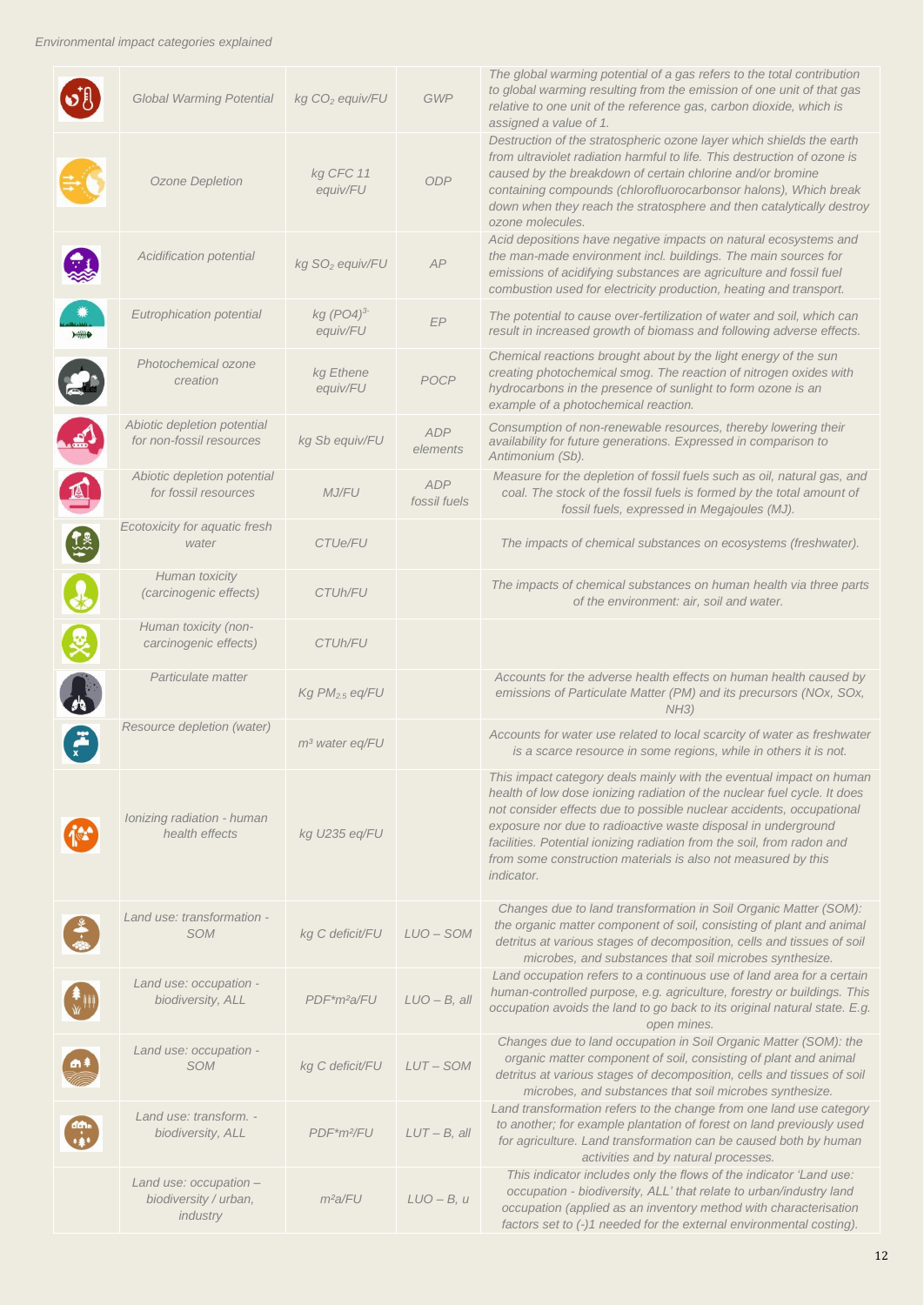| Land use: occupation -<br>biodiversity / agriculture              | $m^2a$ /FU | $LUO - B$ , a    |
|-------------------------------------------------------------------|------------|------------------|
| Land use: occupation -<br>biodiversity / forest                   | $m^2a$ /FU | $LUO - B, f$     |
| I and use: transfomration -<br>biodiversity / tropical<br>forrest | $m^2$ FU   | $LUT - B$ , tr r |

*This indicator includes only the flows of the indicator 'Land use: occupation - biodiversity, ALL' that relate to agricultural land occupation (applied as an inventory method with characterisation factors set to (-)1 needed for the external environmental costing). This indicator includes only the flows of the indicator 'Land use: occupation - biodiversity, ALL' that relate to forest land occupation (applied as an inventory method with characterisation factors set to (- )1 needed for the external environmental costing). This indicator includes only the flows of the indicator 'Land use: transform. - biodiversity, ALL' that relate to land transformation to/from tropical forest (applied as an inventory method with characterisation factors set to (-)1 needed for the external environmental costing).*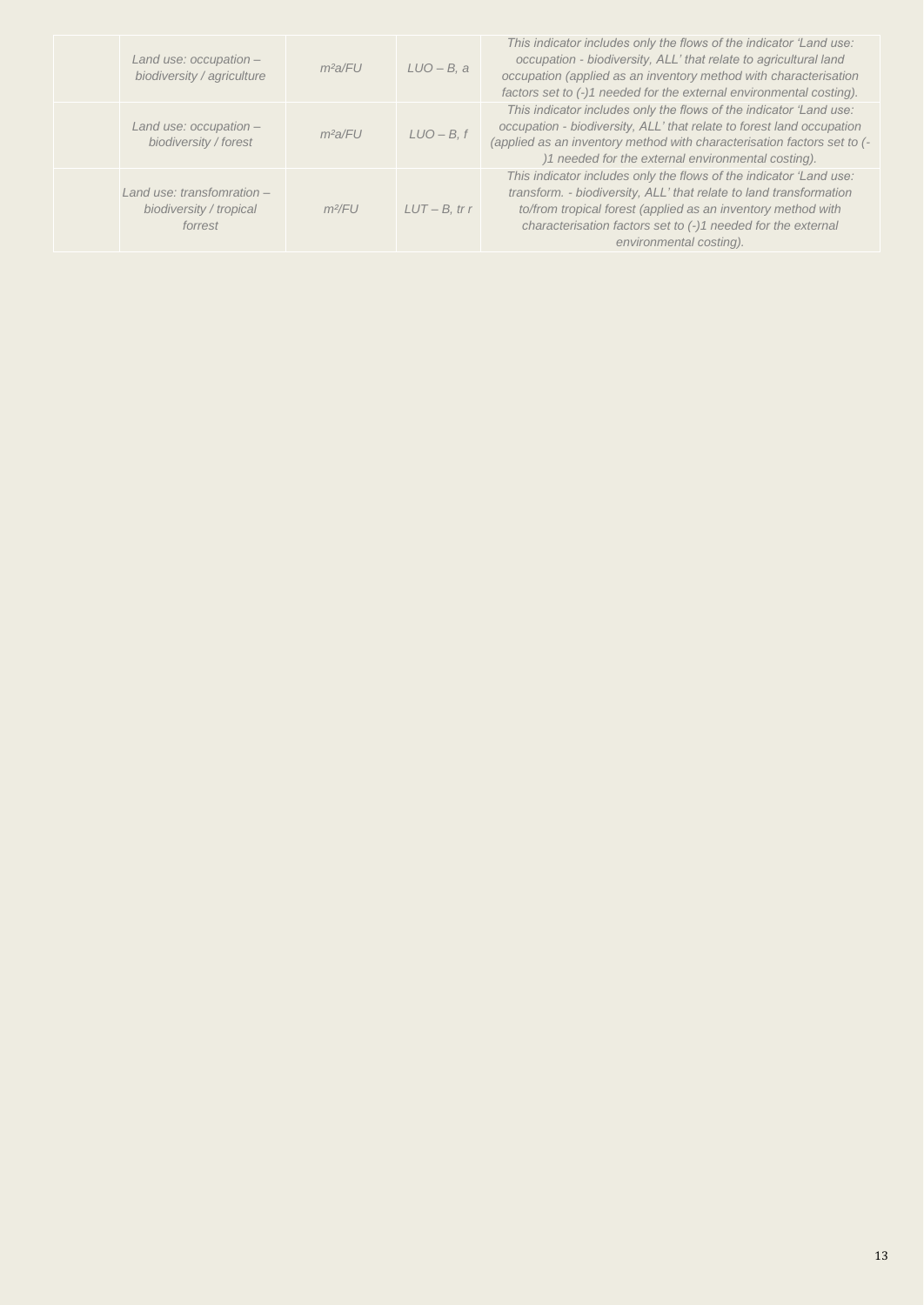# **UPTAKE AND EMISSIONS ASSOCIATED WITH BIOGENIC CARBON CONTENT**

| Indicator                                                                                                                                                                                                                                                                                                                                                                                                                                | Unit                      | A1 – Raw<br>materials | $A2 -$<br>Transport<br>raw<br>materials | $A3 -$<br>Product<br>ion | $AA -$<br>Transport to<br>installation | $A5 -$<br>Installat<br>ion | $B2 -$<br>Maintena<br>nce | $B$ 4 -<br>Replace<br>ment | $B_6 -$<br>Operatio<br>nal<br>energy<br>use | $C1 -$<br>Demoliti<br>on | $C2 -$<br><b>Transport</b><br>to end-of-<br>life | $C3 -$<br>Waste<br>processing | $C4 -$<br><b>Disposal</b> | Module<br>D |
|------------------------------------------------------------------------------------------------------------------------------------------------------------------------------------------------------------------------------------------------------------------------------------------------------------------------------------------------------------------------------------------------------------------------------------------|---------------------------|-----------------------|-----------------------------------------|--------------------------|----------------------------------------|----------------------------|---------------------------|----------------------------|---------------------------------------------|--------------------------|--------------------------------------------------|-------------------------------|---------------------------|-------------|
| Uptake and emissions<br>with<br>associated<br>biogenic<br>carbon<br>the<br>content<br>οf<br>biobased product                                                                                                                                                                                                                                                                                                                             | kg CO <sub>2</sub><br>eq. |                       |                                         |                          |                                        |                            |                           | Not applicable             |                                             |                          |                                                  |                               |                           |             |
| Uptake and emissions<br>associated<br>with<br>biogenic<br>carbon<br>the<br>content<br>οf<br>biobased packaging                                                                                                                                                                                                                                                                                                                           | kg CO <sub>2</sub><br>eq. |                       |                                         |                          |                                        |                            |                           | Not applicable             |                                             |                          |                                                  |                               |                           |             |
| Since there is not yet sufficiently robust LCI data available to enable a coherent automatic calculation of the biogenic carbon emissions and removals, emissions and removals of biogenic carbon are presented only<br>for the amounts present in the biomaterial in the finished construction product and in its packaging, and not for the amounts of biomaterial input required to make the product (e.g. packaging of raw materials |                           |                       |                                         |                          |                                        |                            |                           |                            |                                             |                          |                                                  |                               |                           |             |

*used in A1-A3, biogenic carbon emissions and removals from grid electricity production).*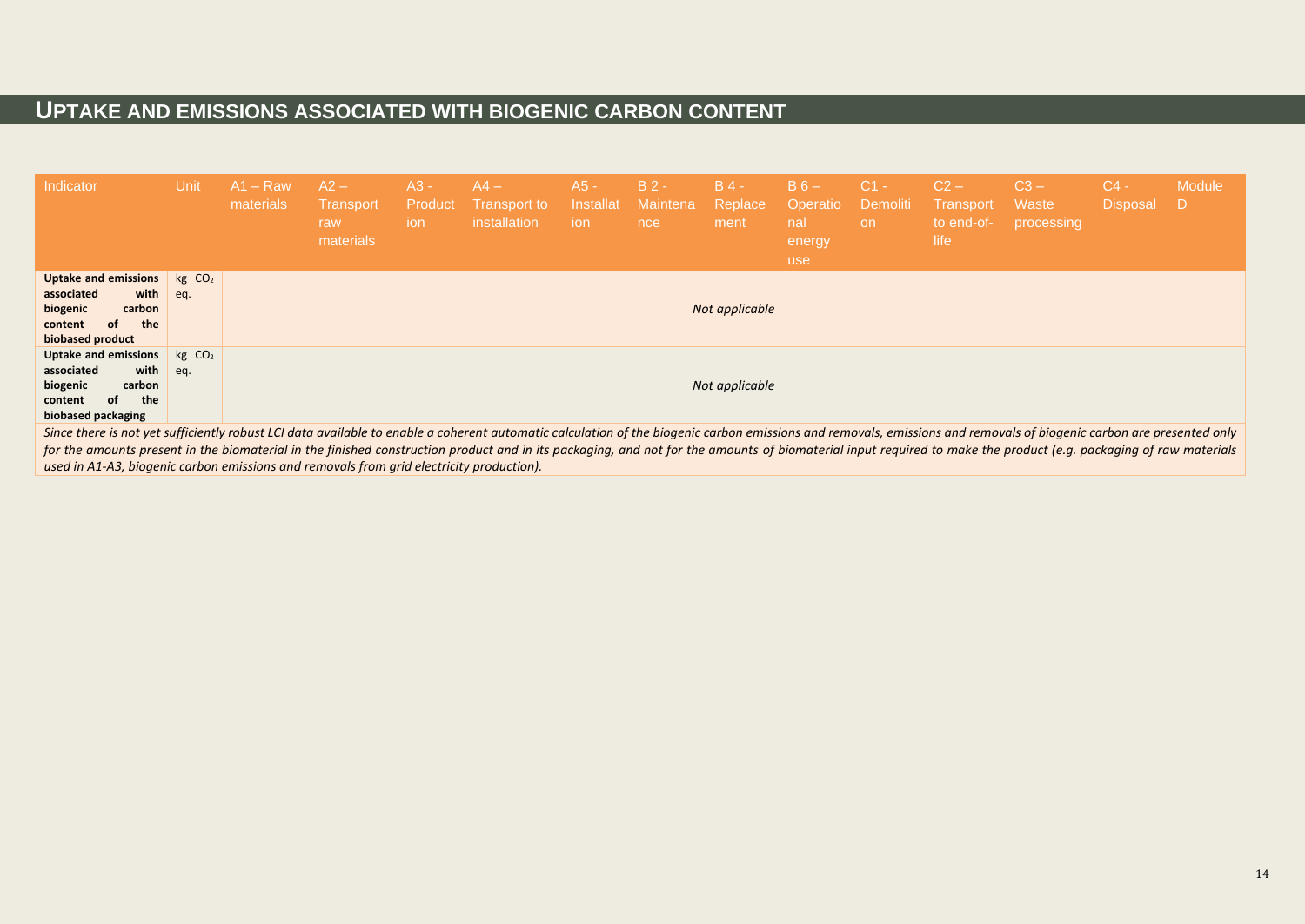### **A1 – RAW MATERIAL SUPPLY**

See above "Composition and content"

### **A2 – TRANSPORT TO THE MANUFACTURER**

Typical distance and transport modes, representative of the raw material supply transport are used as reference values.

#### **A3 – MANUFACTURING**

For generic EPDs, data for electricity and fuel consumptions at the manufacturing site correspond to average values from all families of products.

### **A4 – TRANSPORT TO THE BUILDING SITE**

Prefabricated products for structural works come 100% from the factory to the construction site (Cf. B-PCR). Loose products (roof tiles, blocks…) are considered as coming 100% directly from the factory without an intermediate supplier. Indeed, for these products, the default distance of 100 km is an upper bound of total distance to building site, even in case of intermediate supplier.

| Type of truck (payload max &<br>EURO norms) & related diesel<br>consumption | kg/km | 24 t -10% EURO 3 - 0.270<br>24t - 40% EURO4 - 0.265<br>24t - 50% EURO 5 - 0.269 |
|-----------------------------------------------------------------------------|-------|---------------------------------------------------------------------------------|
| <b>Distance</b>                                                             | km    | 100                                                                             |
| Loading rate $(LR)$ : real<br>payload/payload max                           | $\%$  | 93.8                                                                            |
| Empty return rate (ERR)                                                     | $\%$  | 27%                                                                             |
| Part of consumption linked to the<br>weight of the truck                    |       | 0.7                                                                             |
| Part of consumption linked to the<br>weight of the transported goods        |       | 0.3                                                                             |

Klik of tik om tekst in te voeren.

### **A5 – INSTALLATION IN THE BUILDING**

At the construction site, packaging materials are released.

The modelled scenario corresponds to the typical installation of the concrete product in a building. Packaging of necessary installation products is not taken into account.

The impacts of the end-of-life of packaging and the material losses (0.5%) occurring during transport and installation of products are included in module A5.

Following materials are needed for mounting and/or installing the product:

| A5, Installation in the building | Unit      | Value (per<br>FU) |
|----------------------------------|-----------|-------------------|
| Casting concrete                 | ka        | 115.2             |
| <b>Steel</b>                     | kq        | 1.5               |
| <b>Electricity consumption</b>   | <b>MJ</b> | 0.1               |

### **B – USE STAGE (EXCLUDING POTENTIAL SAVINGS)**

The modelling of modules B1-7 follows the recommendations of the PCR for concrete and concrete elements (EN 16757:2017).

**B1: Use or application of the installed product**

This module only takes into account the carbonation process during the RSL. The carbonation process depends on the exposed surface of the product. **B2: Maintenance**

There are no maintenance activities considered for precast concrete products except for architectural concrete in façade elements.

#### **B3: Repair, B4: Replacement, B5: Refurbishment**

No impacts are associated to modules B3-5. Indeed, according to EN 16757 "*In most cases, concrete elements have a longer RSL than the building, and no maintenance, repair or replacement is needed during the RSL of the considered unit*".

#### **B6 and B7: Operational energy and water use**

Operational energy and water uses are not included at the level of the EPD, even for precast concrete elements with an insulation function. The insulation benefits are expected to be accounted for in the effective energy consumption at the building level.

### **C - END OF LIFE**

The end-of-life modules are based on the default scenarios defined in NBN/DTD B 08-001:2017

Module C2 – Transport to waste processing

| Scenario                     | Type of vehicle         | Distance (km) |
|------------------------------|-------------------------|---------------|
| Sorting/collection<br>centre | Truck                   | 30            |
| <b>Recycling centre</b>      | Mix of EURO truck 3-4-5 | $\Omega$      |
| Incineration plant           | 24t payload max         | 100           |
| Landfilling                  |                         | 50            |

| End-of-life modules – C3 and C4               |                                                |          |  |  |
|-----------------------------------------------|------------------------------------------------|----------|--|--|
| Parameter                                     | Unit                                           | Value    |  |  |
| Hazardous waste disposed                      | kg                                             | $\Omega$ |  |  |
| <b>Collection process</b>                     | kg collected separately                        | 218.4    |  |  |
|                                               | kg collected with mixed<br>construction waste  | 54.6     |  |  |
| Recovery system of concrete                   | kg for re-use/recycling                        | 259.4    |  |  |
|                                               | kg for energy recovery                         | 0        |  |  |
| system<br>Οf<br>steel<br>Recovery<br>elements | kg for re-use/recycling                        | 2.6      |  |  |
|                                               | kg for energy recovery                         | $\Omega$ |  |  |
| Disposal of concrete                          | kg product or material for<br>final deposition | 13.6     |  |  |
| Disposal of steel elements                    | kg product or material for<br>final deposition | 0.1      |  |  |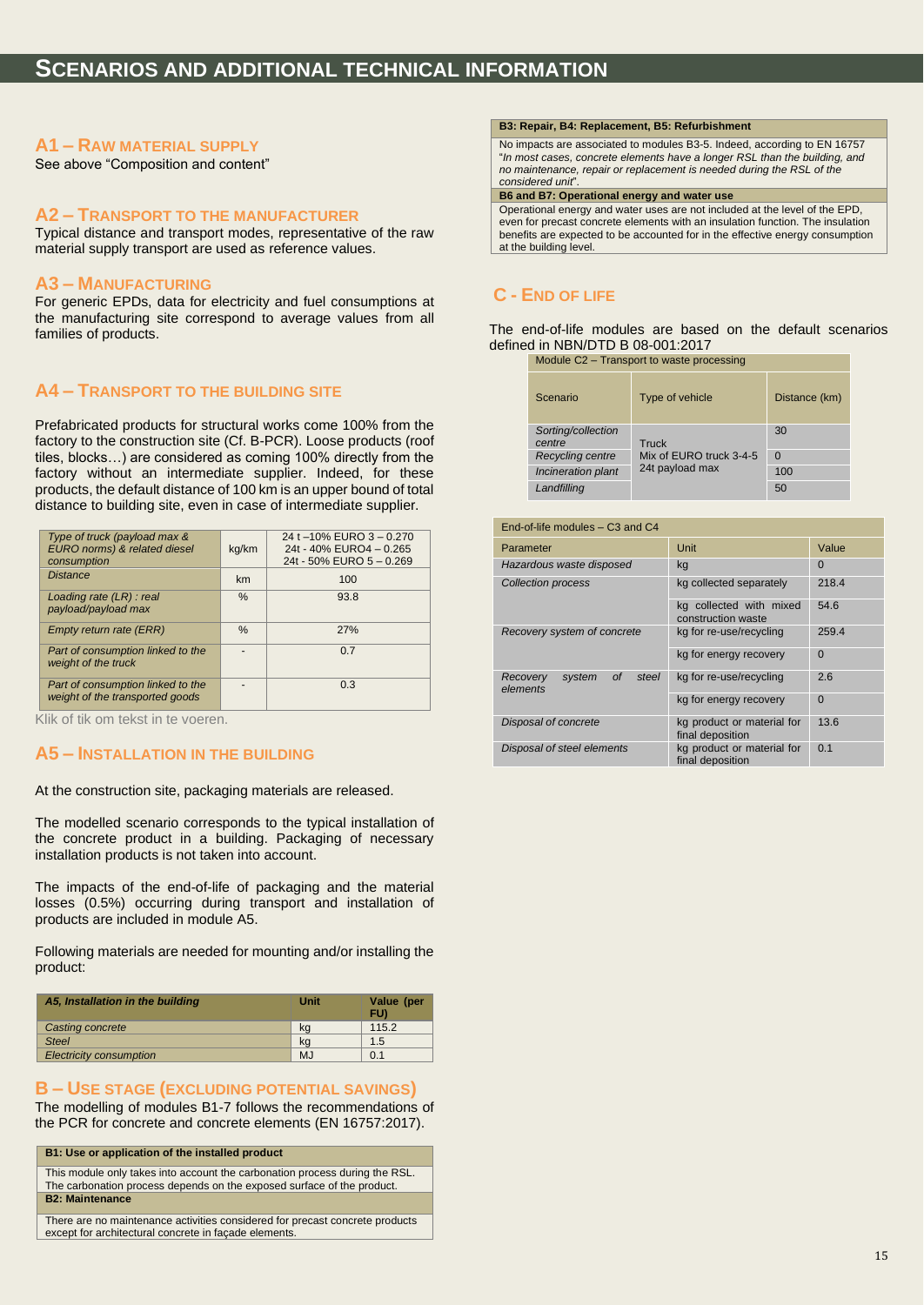# **ADDITIONAL INFORMATION ON RELEASE OF DANGEROUS SUBSTANCES TO INDOOR AIR, SOIL AND WATER DURING THE USE STAGE**

### **INDOOR AIR**

This section only applies to products that have an impact on indoor air quality. For exterior products, this section does not apply. According to the French CERIB analysis on indoor air quality (in accordance with the series of ISO 16000 norms), concrete precast products are classified in the A+ category (following the decree 2011-321 of the 23rd of March 2011). More specific data will be declared when the EN 16516 will deliver information on indoor air quality for concrete products.

### **SOIL AND WATER**

No tests have been carried out to measure the release regulated of hazardous substance on the hollow core slab. So there is no additional information on this subject.

### **DEMONSTRATION OF VERIFICATION**

| EN 15804+A1 serves as the core PCR                                                                                         |  |                                                                                                            |  |  |  |
|----------------------------------------------------------------------------------------------------------------------------|--|------------------------------------------------------------------------------------------------------------|--|--|--|
|                                                                                                                            |  | Independent verification of the environmental declaration and data according to standard EN ISO 14025:2010 |  |  |  |
|                                                                                                                            |  |                                                                                                            |  |  |  |
| Internal $\Box$                                                                                                            |  | $External\times$                                                                                           |  |  |  |
|                                                                                                                            |  |                                                                                                            |  |  |  |
| Third party verifier:<br>Laurent Mbumbia<br>Aarlenstraat/Rue d'Arlon 53-B9<br>1040 Brussels<br>laurent.mbumbia@probeton.be |  |                                                                                                            |  |  |  |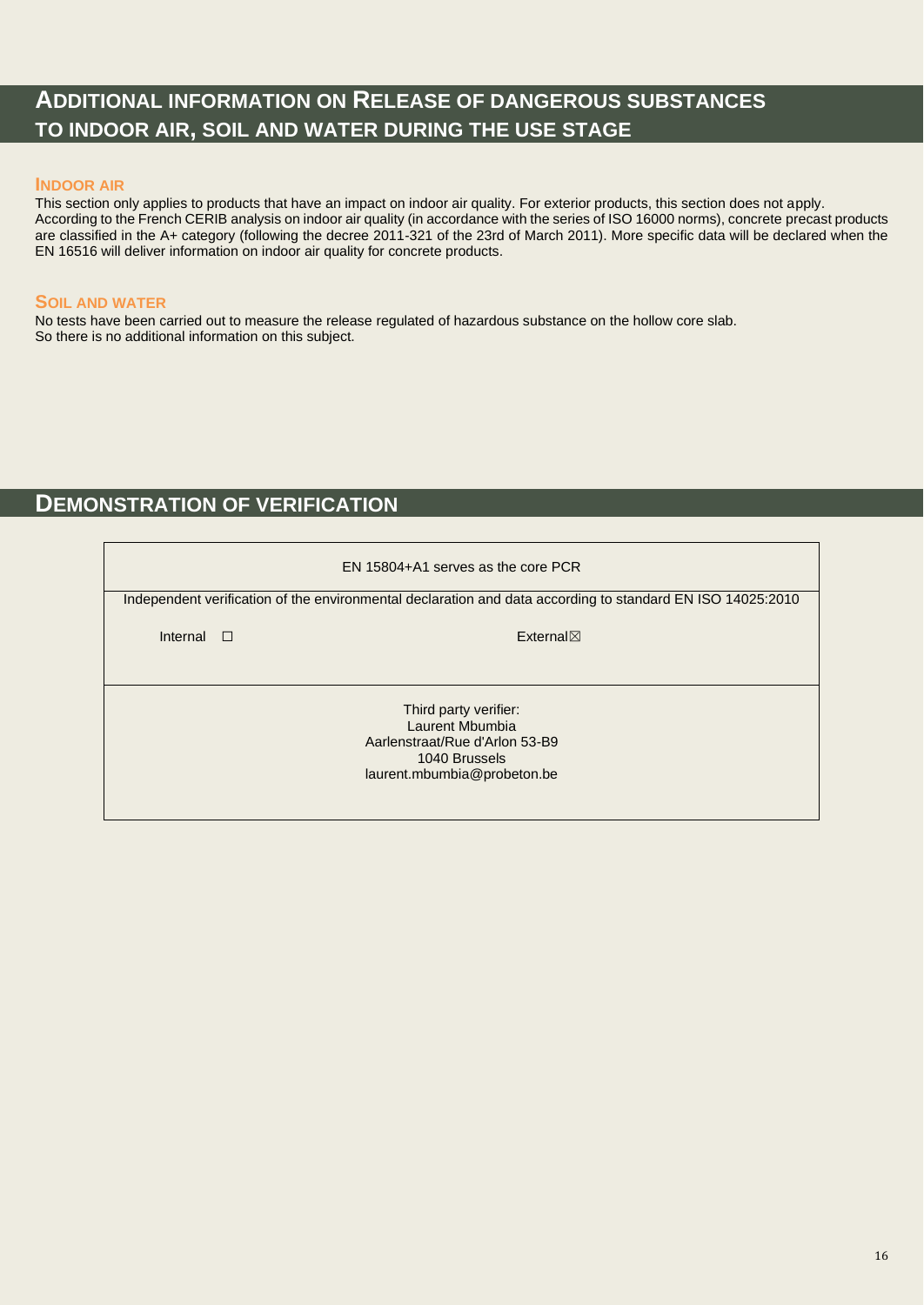### **ADDITIONAL INFORMATION – LCA INTERPRETATION**

### **CARBONATION**

The carbonation process is the process in which concrete parts exposed to air will reintegrate CO<sub>2</sub> from the atmosphere into their structure. The process speed depends mostly on the quantity of surface exposed to air and the amount of clinker used in the concrete. Modelling is based on the EN 16757:2017 PCR (Annex BB, "CO<sub>2</sub> uptake by carbonation — Guidance on calculation").

According to NBN/DTD B 08-001:2017, the GWP impacts related to CO<sub>2</sub> removals from carbonation are declared separately in the following table.

| <b>Carbonation</b>                |                                      |                  |                                                      |                                                                                         |
|-----------------------------------|--------------------------------------|------------------|------------------------------------------------------|-----------------------------------------------------------------------------------------|
|                                   | Concrete losses in<br>module A4 & A5 | Use phase        | During landfilling, in<br>complement to use<br>phase | During recycling as<br>granulates (after<br>crushing), in<br>complement to use<br>phase |
| Unit: kg eq CO2                   | <b>Module A5</b>                     | <b>Module B1</b> | <b>Module C4</b>                                     | <b>Module D</b>                                                                         |
| GWP with carbonation (as in ch 7) | <b>.37E01</b>                        | $-1.76$          | 8.66E-02                                             | $-5.88$                                                                                 |
| Impact of carbonation             | $-8.27E - 04$                        | $-1.76$          | $-7.72E - 02$                                        | $\Omega$                                                                                |
| <b>GWP</b> without carbonation    | 1.37E01                              | $\Omega$         | 1.64E-01                                             | $-5.88$                                                                                 |

Negative values indicate net CO<sub>2</sub> removals.

As additional information, the potential maximum  $CO<sub>2</sub>$  uptake due to carbonation during the possible applications of secondary crushed concrete (beyond the system boundaries) is 1.01E01 kg eq  $CO<sub>2</sub>$ /FU.

### **INFLUENTIAL PARAMETERS**

According to NBN/DTD B 08-001 :2017 (cf. A 29), the EPD has to include information on the most influencing parameters in the LCA.

The relative contributions of each module are first discussed for GWP impacts. For most products, the contribution of cement production in module A1 dominates the GWP results. Exceptions to this observation occur in cases where a large amount of materials is consumed in module A5 for installation (e.g. for the fibered pipe or the prestressed floorplate). For prestressed products, the GWP impacts associated to the production of virgin steel can be of the same order of magnitude as the cement production. Considering contributions in decreasing order of magnitude, reinforcing steel and/or insulating material come next, if present in the product. The other steps contribute less, with magnitudes depending on the product type.

Parameters contributing to other impact categories with a ranking very different from GWP results are pointed here:

- Particulate matter: the module C1 (demolition) dominates the results due to PM emissions modelled using ecoinvent data, recommended by the MMG document ("Milieuprofiel van gebouwelementen", OVAM, 2013).
- Stratospheric ozone depletion: dominating contributions are observed from energy consumption in module A3 and for A1 insulation. These impacts come namely from halon 1301. This elementary flow is still present in ecoinvent datasets, although this compound was completely phased-out by 2010.
- Abiotic resource depletion elements: Steel production becomes the most contributing step (in cases of reinforced or prestressed concrete and especially in the presence of anchors, modelled as stainless steel).
- Water depletion: sand and aggregate extractions bring major contributions to module A1 and module D (in absolute value).
- Land use: sand and aggregates as well as packaging can become the most contributing steps.
- Acidification: pigments contributes, in relative, much more to this impact category (due to SO2 emissions, when producing titanium oxide through the sulphate process).

### **VARIABILITY OF RESULTS**

According to EN 15804 (cf. 8.2.f.3) and NBN/DTD B 08-001 :2017 (cf. A 29), this declaration, as a collective EPD, has to include a description of the range of variability of the LCIA results (preferably quantitative)

As explained above, this collective EPD is based on average and most representative data and not on complete sets of specific data for each production site. Hence, individual results cannot be calculated and used to assess the range of LCIA result variability. Instead, two scenarios can be defined, in addition to the average scenario, for estimating minimum and maximum impacts.

| Module & Data             | Approach for determining values for min/max scenarios                           |
|---------------------------|---------------------------------------------------------------------------------|
| A <sub>1</sub> - Concrete | Min (max) values of impacts are calculated for min (max) values of cement       |
| composition               | percentage. Min (max) values of water percentage are counted simultaneously     |
|                           | with the min (max) values of cement. The corresponding compositions of sand and |
|                           | aggregates are calculated so as to keep concrete volume constant.               |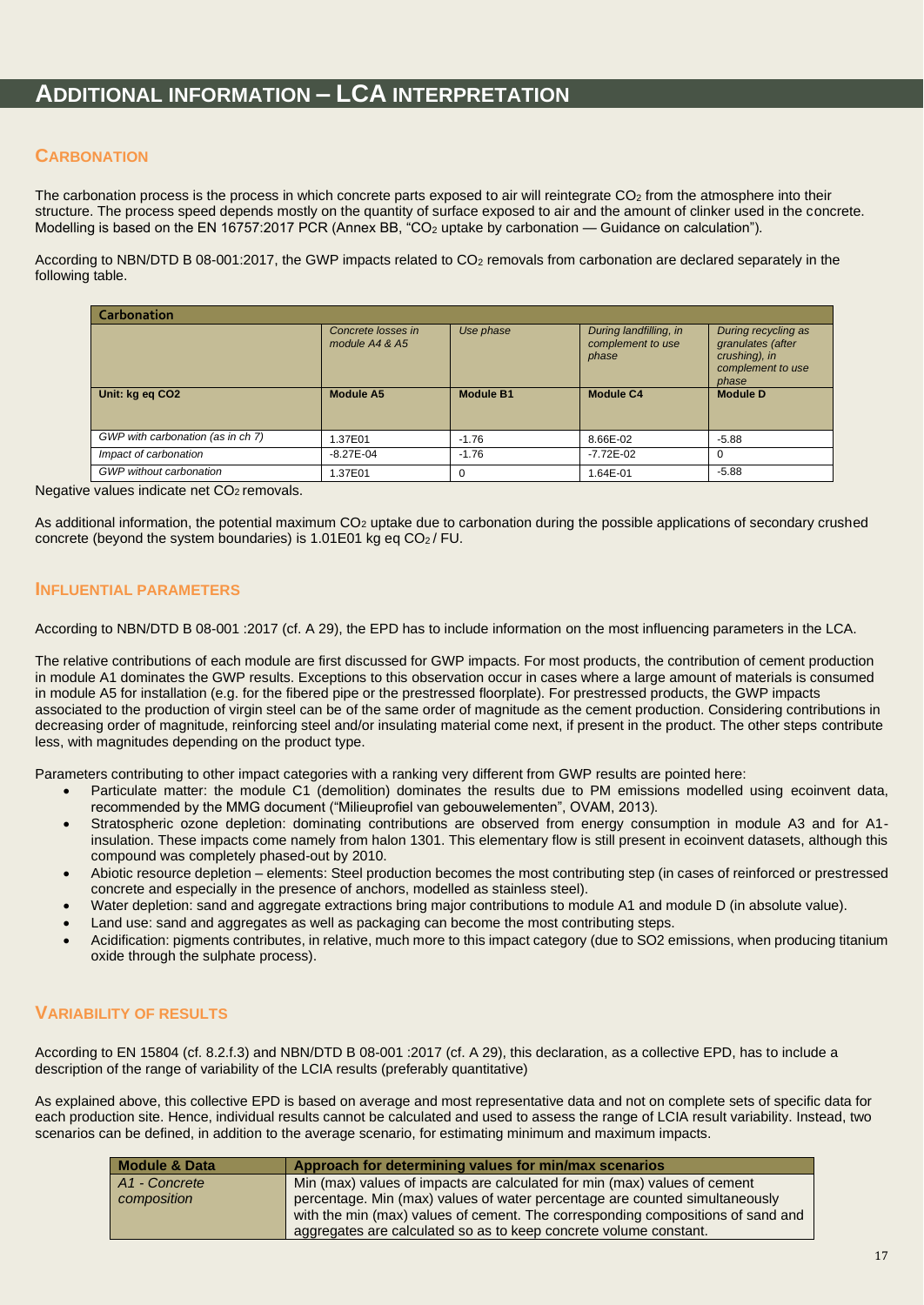| <b>Module &amp; Data</b>         | Approach for determining values for min/max scenarios                                                                                                                                                                                                                                                                                                         |
|----------------------------------|---------------------------------------------------------------------------------------------------------------------------------------------------------------------------------------------------------------------------------------------------------------------------------------------------------------------------------------------------------------|
| A <sub>1</sub> - Amount of steel | It is assumed that the amount of steel will only slightly vary from one producer or<br>site to another, as they all face the same mechanical and economical constraints.<br>A relative increase of 5% as compared to the nominal value and a decrease of 1%<br>are considered in the amount of steel, independently of the variation of cement<br>percentage. |
| A1 - Amount of pigments          | It is assumed that the amount of pigment can vary by $+/-10\%$ relatively to the<br>nominal value.                                                                                                                                                                                                                                                            |
| A2 - Transport from              | For max values: shift from barge to truck or additional distances by truck.                                                                                                                                                                                                                                                                                   |
| extraction to                    | (Min values are equal to default values)                                                                                                                                                                                                                                                                                                                      |
| manufacturer                     |                                                                                                                                                                                                                                                                                                                                                               |
| A3 - On-site                     | It is assumed that for a same product, the electricity and fuel consumptions among                                                                                                                                                                                                                                                                            |
| manufacturing                    | sites will be at the minimum and at the maximum respectively 33% and 300% of                                                                                                                                                                                                                                                                                  |
|                                  | the calculated average values. This interval reflects more the uncertainty on the                                                                                                                                                                                                                                                                             |
|                                  | data than the expected variability for a same product (energy data are based on                                                                                                                                                                                                                                                                               |
|                                  | an average of all manufacturers, common to all prefab concrete products).                                                                                                                                                                                                                                                                                     |
| A3 - Packaging                   | No variability is modelled, except for some families of products for which a lower                                                                                                                                                                                                                                                                            |
|                                  | bound without pallet is investigated (e.g. paving flag).                                                                                                                                                                                                                                                                                                      |

The analysis of variability has been carried out for 13 products representing the families of FEBE prefab products.

The variability of cradle-to-grave GWP results for the considered min and max scenarios is discussed in percentage around the average scenario, taken equal to 100%. Variability is only modelled for modules A1 to A3. Hence the amplitude of the interval between the min and max results depends mainly on the relative contributions of modules A1-A3 to the total impacts. For example, if module A5 has a high impact, it will reduce the variable part of the results.

For GWP, results are in the range of -8% to +17% for most products. Min or max results are observed outside this range for:

- roof tile with pigments (+32%), because there is a large variation in cement content for this concrete recipe, at the upper bound, and the cement production dominates the results for this product;
- prestressed beam (+23%), because steel production contributes as much to GWP results than cement production and other steps contribute much less; the variability of both steps adds to each other;
- paving flag with white cement (-11%), because there is a large variation in cement content for this concrete recipe, at the lower bound, the white cement production dominates by far the results for this product.

The calculations for all products show that the energy consumption in module A3 is the step with the largest variability in GWP results (although this step is never in the most contributing ones). As mentioned above, this variability reflects more the uncertainty on this module A3 than the expected variability among producers. If the variability on energy consumption is removed, min and max GWP results lies between -8% and +16% for all products and between -7% and +8% without the roof tiles with pigment, prestressed beam and white paving flag.

The remaining variability is dominated by the variability of cement content in the concrete recipes.

For other impact categories, ranges of variability are inside the intervals defined for GWP except for the following categories:

- Abiotic depletion fossil: this indicator is still more sensitive to the variability of energy consumption in module A3.
- Stratospheric ozone depletion: this impact category is also sensitive to the variability of energy consumption in module A3; However, this impact category is not an issue for prefab concrete products and the limited data quality on the contributing elementary flows prevents a robust analysis of the results.
- Water depletion, land use and eutrophication, in some cases.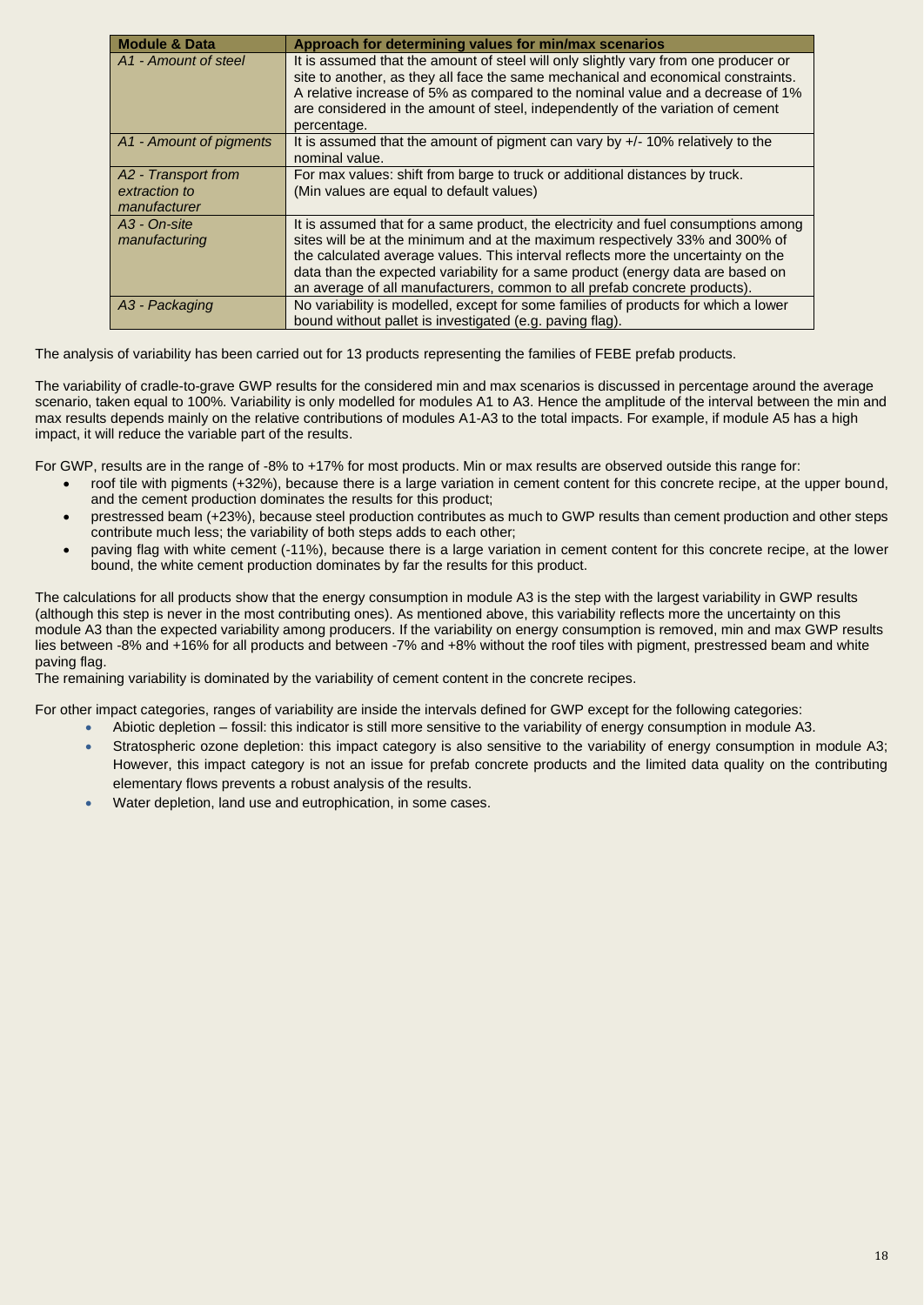# **BIBLIOGRAPHY**

- ISO 14040:2006: Environmental Management-Life Cycle Assessment-Principles and framework.
- ISO 14044:2006: Environmental Management-Life Cycle Assessment-Requirements and guidelines.
- ISO 14025:2006: Environmental labels and Declarations-Type III Environmental Declarations-Principles and procedures.
- NBN EN 15804+A1:2014
- NBN/DTD B 08-001 (BE-PCR)
- EN 16757:2017, Sustainability of construction works Environmental product declarations Product Category Rules for concrete and concrete elements
- CERIB documents on indoor air quality: 'Contribution des produits en béton à la qualité de l'air intérieur', February 2013